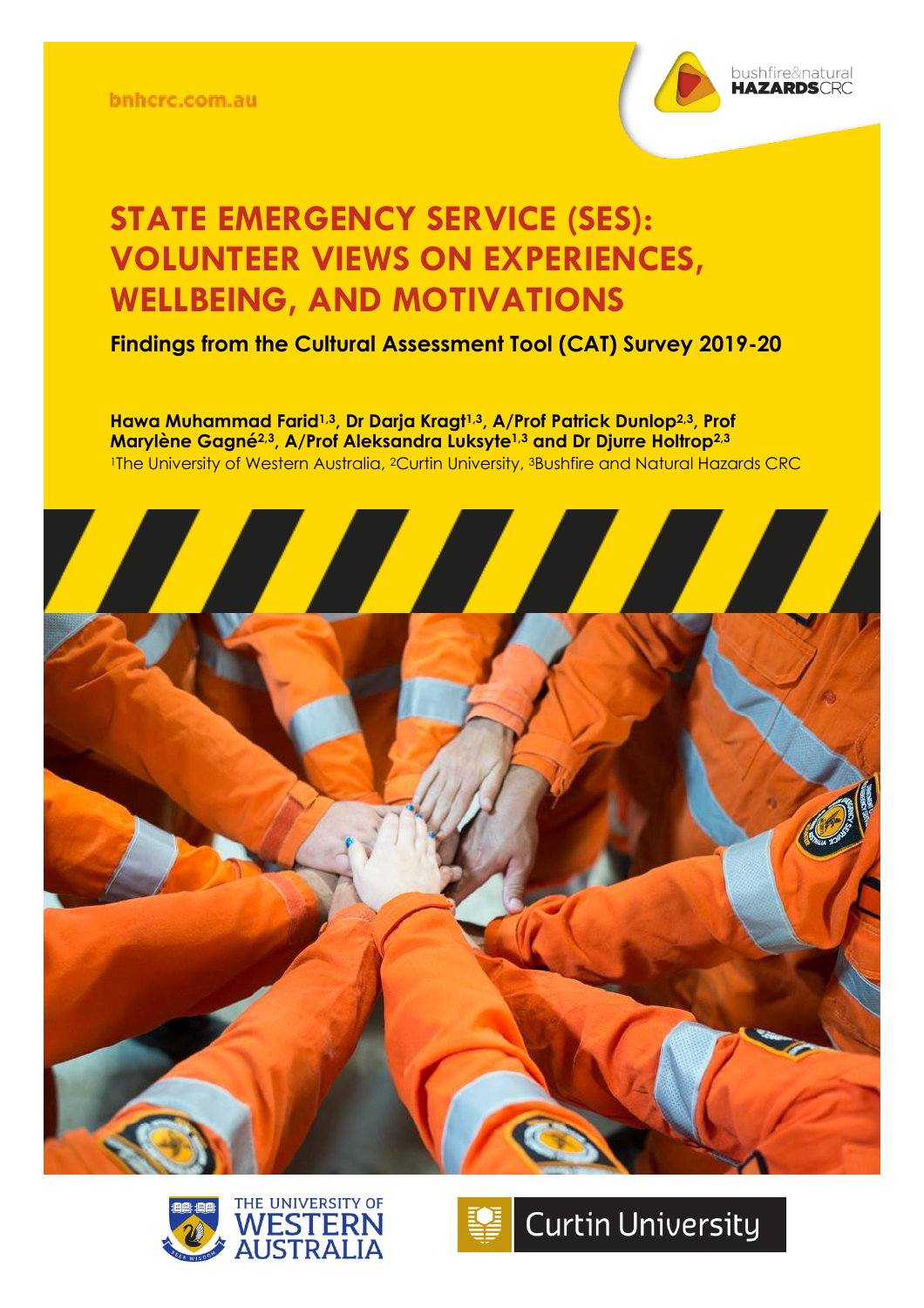

| Version | <b>Release history</b>      | Date       |
|---------|-----------------------------|------------|
| 10      | Initial release of document | 26/04/2021 |



**Australian Government** Department of Industry, Science, **Energy and Resources** 

**AusIndustry** Cooperative Research Centres Program

© 2021 Bushfire and Natural Hazards CRC

All material in this document, except as identified below, is licensed under the Creative Commons Attribution-Non-Commercial 4.0 International Licence.

Material not licensed under the Creative Commons licence:

- Department of Industry, Science, Energy and Resources logo • Cooperative Research Centres Program logo
- Bushfire and Natural Hazards CRC logo
- Any other logos
- All photographs, graphics and figures

All content not licenced under the Creative Commons licence is all rights reserved. Permission must be sought from the copyright owner to use this material.



#### **Disclaimer:**

The University of Western Australia, Curtin University, and the Bushfire and Natural Hazards CRC advise that the information contained in this publication comprises general statements based on scientific research. The reader is advised and needs to be aware that such information may be incomplete or unable to be used in any specific situation. No reliance or actions must therefore be made on that information without seeking prior expert professional, scientific and technical advice. To the extent permitted by law, the University of Western Australia, Curtin University, and the Bushfire and Natural Hazards CRC (including its employees and consultants) exclude all liability to any person for any consequences, including but not limited to all losses, damages, costs, expenses and any other compensation, arising directly or indirectly from using this publication (in part or in whole) and any information or material contained in it.

#### **Publisher:**

Bushfire and Natural Hazards CRC

#### April 2021

Citation: Muhammad Farid H, Kragt D, Dunlop P, Gagné M, Luksyte A & Holtrop D (2020) State Emergency Service (SES): Volunteer views on experiences, wellbeing, and motivations – Findings from the Cultural Assessment Tool (CAT) Survey 2019-20, Bushfire and Natural Hazards CRC, Melbourne.

Cover: Stock SES photo from the Department of Fire and Emergency Services.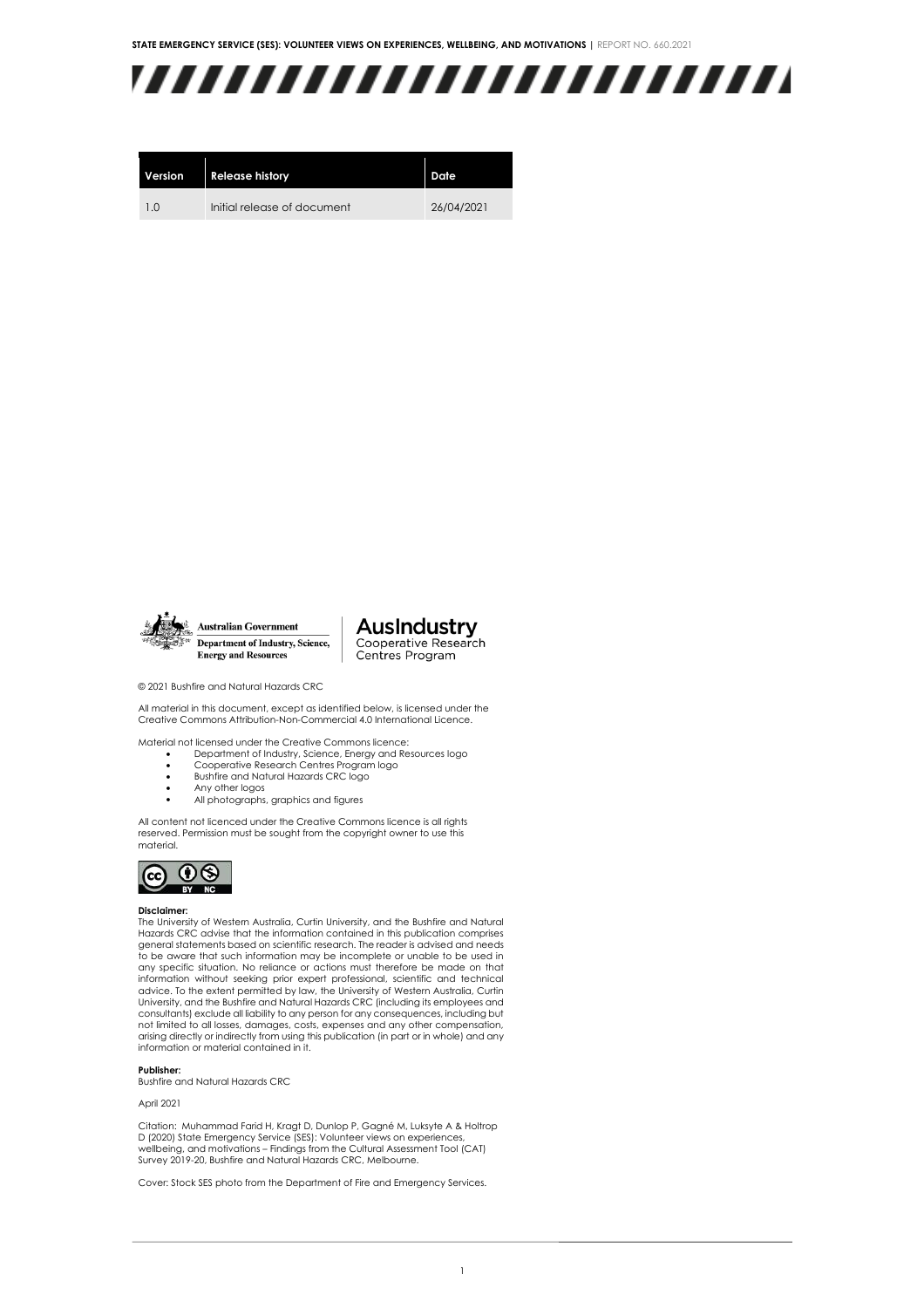## 

## **TABLE OF CONTENTS**

| <b>ACKNOWLEDGEMENTS</b>                                        | 3             |
|----------------------------------------------------------------|---------------|
| <b>EXECUTIVE SUMMARY</b>                                       | 4             |
| Key survey information                                         | 4             |
| Participant demographics                                       | 4             |
| Key findings and implications                                  | $\mathfrak s$ |
| Key comparisons between the 2018-19 and 2019-20 survey results | 5             |
| <b>END-USER STATEMENT</b>                                      | 7             |
| <b>INTRODUCTION</b>                                            | 8             |
| Survey information                                             | 8             |
| <b>PARTICIPANT DEMOGRAPHICS</b>                                | 10            |
| Age (years)                                                    | 10            |
| Gender                                                         | 10            |
| Nationality and ethnicity                                      | 11            |
| Tenure (years)                                                 | 11            |
| Volunteer roles                                                | 12            |
| Metropolitan and regional representation                       | 12            |
| Other volunteering roles                                       | 13            |
| <b>FINDINGS</b>                                                | 14            |
| Reasons to stay                                                | 14            |
| Volunteer needs                                                | 15            |
| Volunteer role and identity fit                                | 17            |
| Volunteer wellbeing                                            | 19            |
| SES unit environment                                           | 20            |
| Intentions to remain                                           | 24            |
| COMPARING CAT 2018-19 AND 2019-20 FINDINGS                     | 27            |
| Participant demographics                                       | 27            |
| Reasons to stay                                                | 31            |
| Volunteer needs                                                | 32            |
| Volunteer role and identity fit                                | 32            |
| Volunteer wellbeing                                            | 34            |
| SES unit environment                                           | 35            |
| Intentions to remain                                           | 37            |
| <b>KEY IMPLICATIONS</b>                                        | 39            |
| <b>REFERENCES</b>                                              | 43            |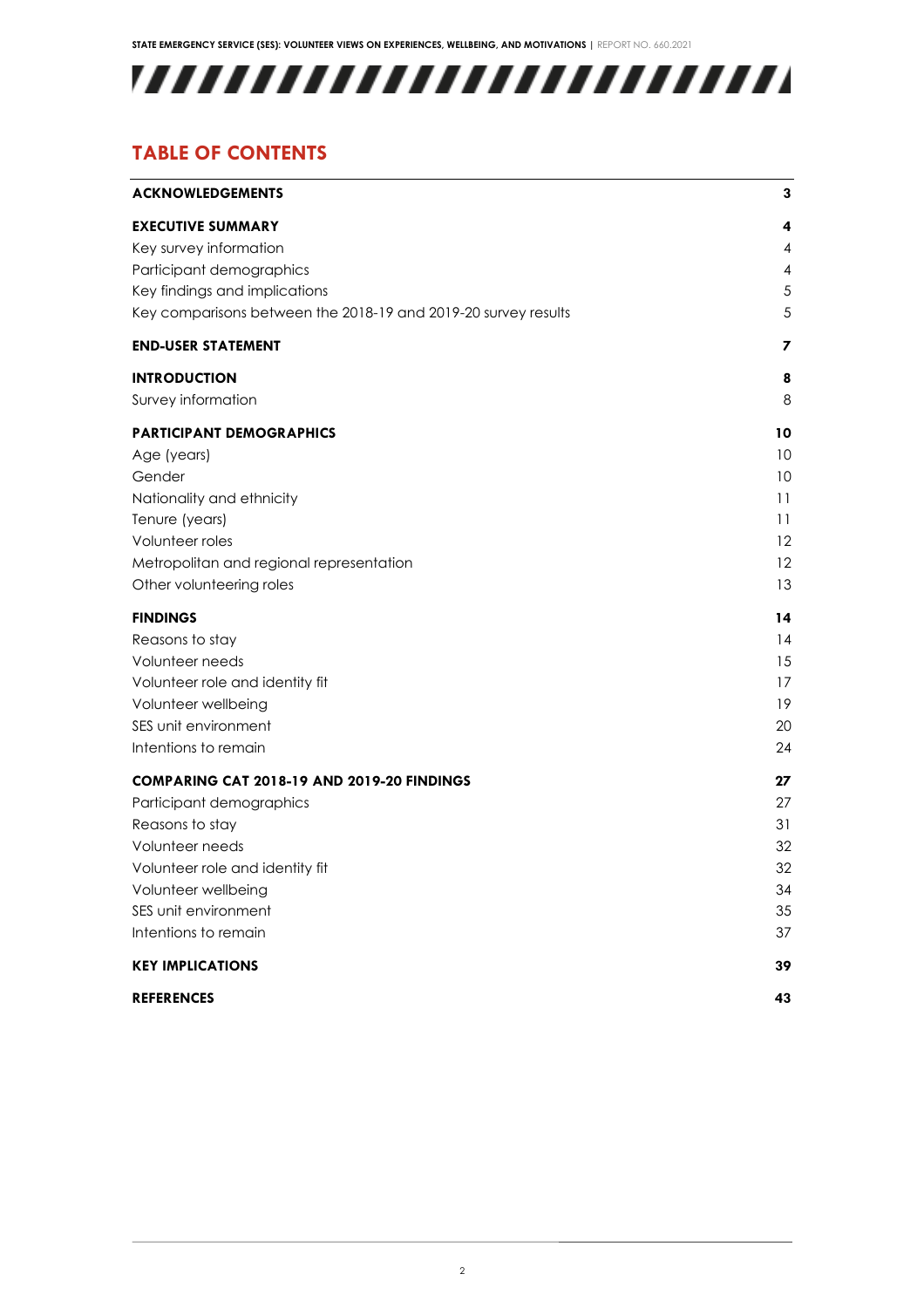

## <span id="page-3-0"></span>**ACKNOWLEDGEMENTS**

We would like to thank the Department of Fire and Emergency Services (DFES) and the Western Australian State Emergency Service (SES) Volunteer Association for their tremendous support in our research efforts. Jennifer Pidgeon and Gregory Cook, we deeply appreciate your support in our research, and cannot thank you enough for your efforts in helping us to promote our surveys.

We would also like to thank the 226 SES volunteers who dedicated their time and effort into completing our 2019-20 survey. A special thanks is also necessary for the 136 volunteers who completed our survey in both 2018-19 and 2019-20. Without your valuable input and insights into your experiences as a SES volunteer, this report could not have come into fruition.

Lastly, we would like to acknowledge the Traditional Owners of country throughout Australia in which this research was conducted and pay our respects to their Elders both past and present.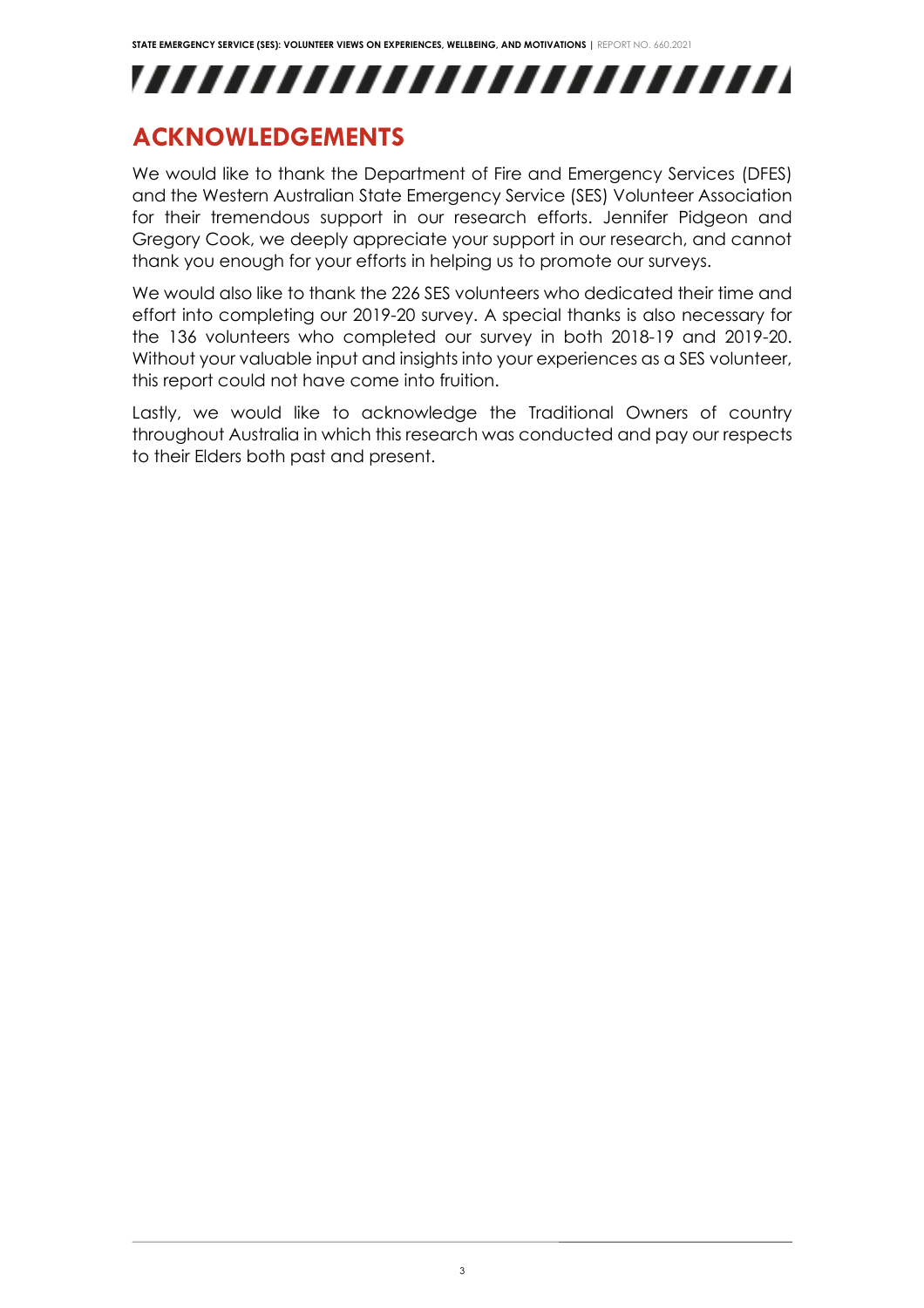

## <span id="page-4-0"></span>**EXECUTIVE SUMMARY**

Between September 2019 and February 2020, The University of Western Australia and Curtin University collaborated with the Department of Fire and Emergency Services (DFES) to conduct a follow-up survey to obtain information on the current state of volunteering in Western Australia (WA). Comparing the results with the initial survey conducted in 2018-19, we intended to gain more insight into changes in practices regarding volunteer recruitment, retention, wellbeing, and diversity within the State Emergency Service (SES). The key survey information and findings are presented below:

## <span id="page-4-1"></span>**KEY SURVEY INFORMATION**



### *Responses:*

- **226** SES volunteers across WA.
- Approximate response rate of 11% from all SES volunteers across WA.

## <span id="page-4-2"></span>**PARTICIPANT DEMOGRAPHICS**

|                          | 2018-19                                                                                                 | 2019-20                                                                                                |
|--------------------------|---------------------------------------------------------------------------------------------------------|--------------------------------------------------------------------------------------------------------|
| Number of<br>respondents | 398                                                                                                     | 226                                                                                                    |
| Average age              | 46.1 years (SD= $15.5$ years)                                                                           | 46.9 years $(SD=14.5$ years)                                                                           |
| Gender<br>breakdown      | Male volunteers (61.6%)<br>Female volunteers (37.4%)                                                    | Male volunteers (55.1%)<br>Female volunteers (43.0%)                                                   |
| <b>Born in Australia</b> | 70.4%                                                                                                   | 71.9%                                                                                                  |
| <b>Average tenure</b>    | <b>SES:</b> $9.0$ years (SD= $9.8$ years)<br><b>Current unit: 7.2 years</b><br>$(SD=8.3 \text{ years})$ | <b>SES:</b> 10.0 years (SD=10.2 years)<br><b>Current unit: 10.0 years</b><br>$(SD=10.2 \text{ years})$ |
| <b>Volunteer roles</b>   | Unit Managers (11.6%)<br>Non-managers (88.4%)                                                           | Unit Managers (16.4%)<br>Non-managers (83.6%)                                                          |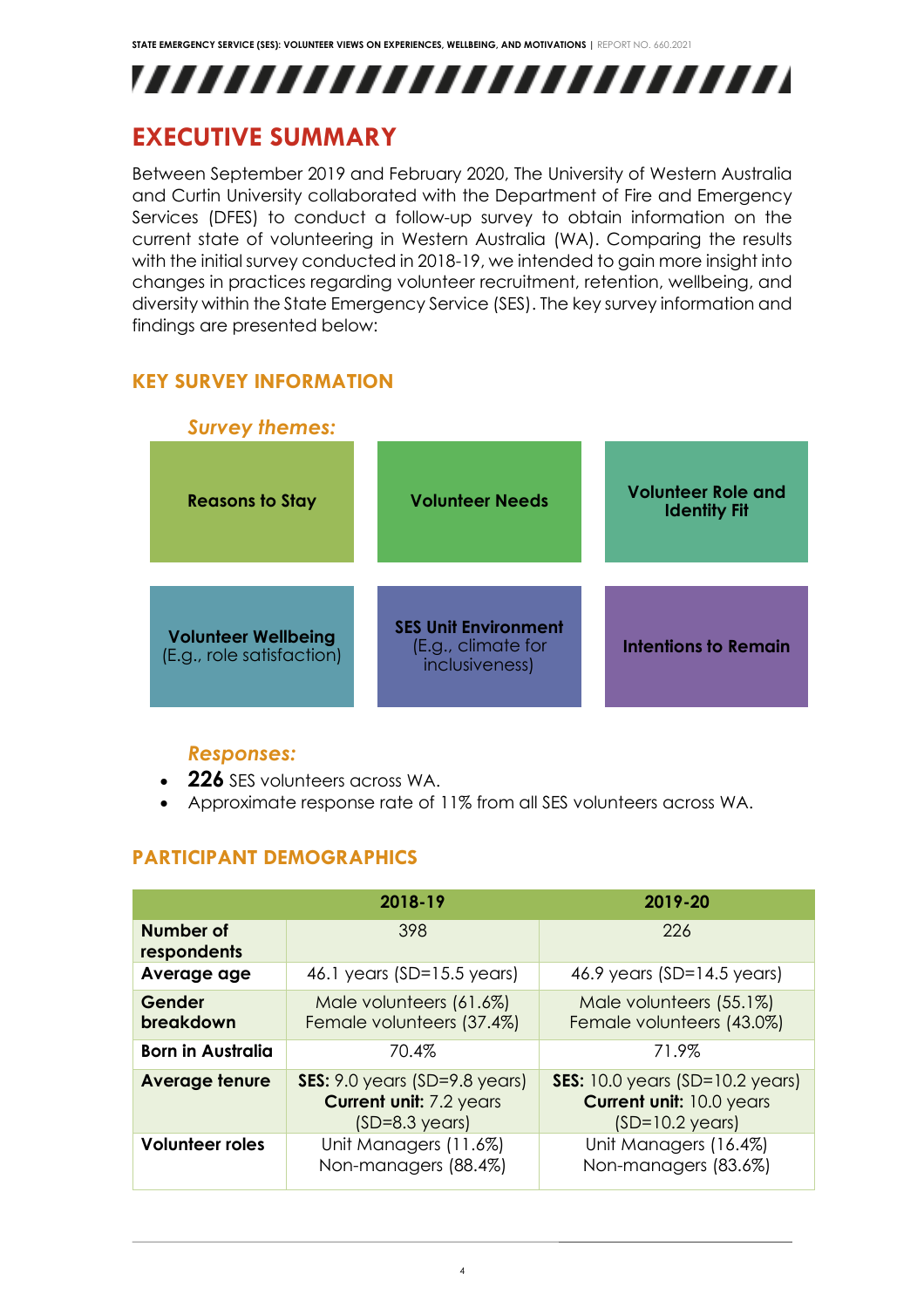,,,,,,,,,,,,,,,,,,,,,,,,,

### <span id="page-5-0"></span>**KEY FINDINGS AND IMPLICATIONS**

Based on the survey findings, the list of key implications is presented below:

| <b>Key Areas of Strength</b>                                                                                                                                                                                                                                                                                                                                                                                             | <b>Key Opportunities to Improve</b>                                                                                                                                                                                                                                                                                                                                                                                                                                                                                                                                                                                                                    |
|--------------------------------------------------------------------------------------------------------------------------------------------------------------------------------------------------------------------------------------------------------------------------------------------------------------------------------------------------------------------------------------------------------------------------|--------------------------------------------------------------------------------------------------------------------------------------------------------------------------------------------------------------------------------------------------------------------------------------------------------------------------------------------------------------------------------------------------------------------------------------------------------------------------------------------------------------------------------------------------------------------------------------------------------------------------------------------------------|
| Volunteers are thriving<br>through their learning<br>experiences in the SES.<br>Volunteers overall felt<br>valued and respected for<br>their individual differences.<br>Unit leaders are seen very<br>positively in their behaviours<br>towards volunteers, both<br>during and outside of call-<br>outs.<br>Volunteers indicated that<br>they had strong social<br>support from team<br>members who are non-<br>leaders. | Investigate targeted recruitment to<br>$\bullet$<br>attract members from specific<br>groups.<br>Facilitate activities to allow more<br>$\bullet$<br>autonomy in tasks for volunteers.<br>Improve volunteers' identification<br>with DFES.<br>Increase how energetic volunteers<br>$\bullet$<br>feel about their roles.<br>Improve levels of psychological<br>$\bullet$<br>safety for women and volunteers<br>who are non-leaders.<br>Improve volunteer inclusivity in unit<br>$\bullet$<br>decision-making processes.<br>Focus on improving how<br>$\bullet$<br>competent and autonomous<br>women and non-leaders feel in<br>their volunteering roles. |

### <span id="page-5-1"></span>**KEY COMPARISONS BETWEEN THE 2018-19 AND 2019-20 SURVEY RESULTS:**

Comparing the data from both 2018-19 (18-19) and 2019-20 (19-20) CAT surveys, we have listed below which areas of volunteering in the SES have improved, have stayed relatively the same, in addition to highlighting which areas are in need of some work.

| <b>Key Areas that</b><br>were Maintained | • Overall, volunteers reported feeling as competent<br>and socially connected with other volunteers in the<br>SES in 19-20, as they did in 18-19.<br>• Volunteers identied equally as strongly with their<br>volunteering role and with their SES units.<br>• Volunteers similarly had high levels of role satisfaction<br>across both years.<br>Leader behaviours were generally rated as being<br>rather positive during and outside of call-outs.<br>• Volunteers also felt similarly across both years that<br>their differences were rather valued and respected<br>by other volunteers in their unit. |
|------------------------------------------|-------------------------------------------------------------------------------------------------------------------------------------------------------------------------------------------------------------------------------------------------------------------------------------------------------------------------------------------------------------------------------------------------------------------------------------------------------------------------------------------------------------------------------------------------------------------------------------------------------------|
| <b>Key Areas that</b><br><b>Improved</b> | • Volunteers indicated four motives that strongly<br>influenced their decision to continue volunteering in<br>19-20, more so than it did in 18-19; reputation as an<br>emergency volunteer, using existing skills, learning<br>new skills, and meeting new people.                                                                                                                                                                                                                                                                                                                                          |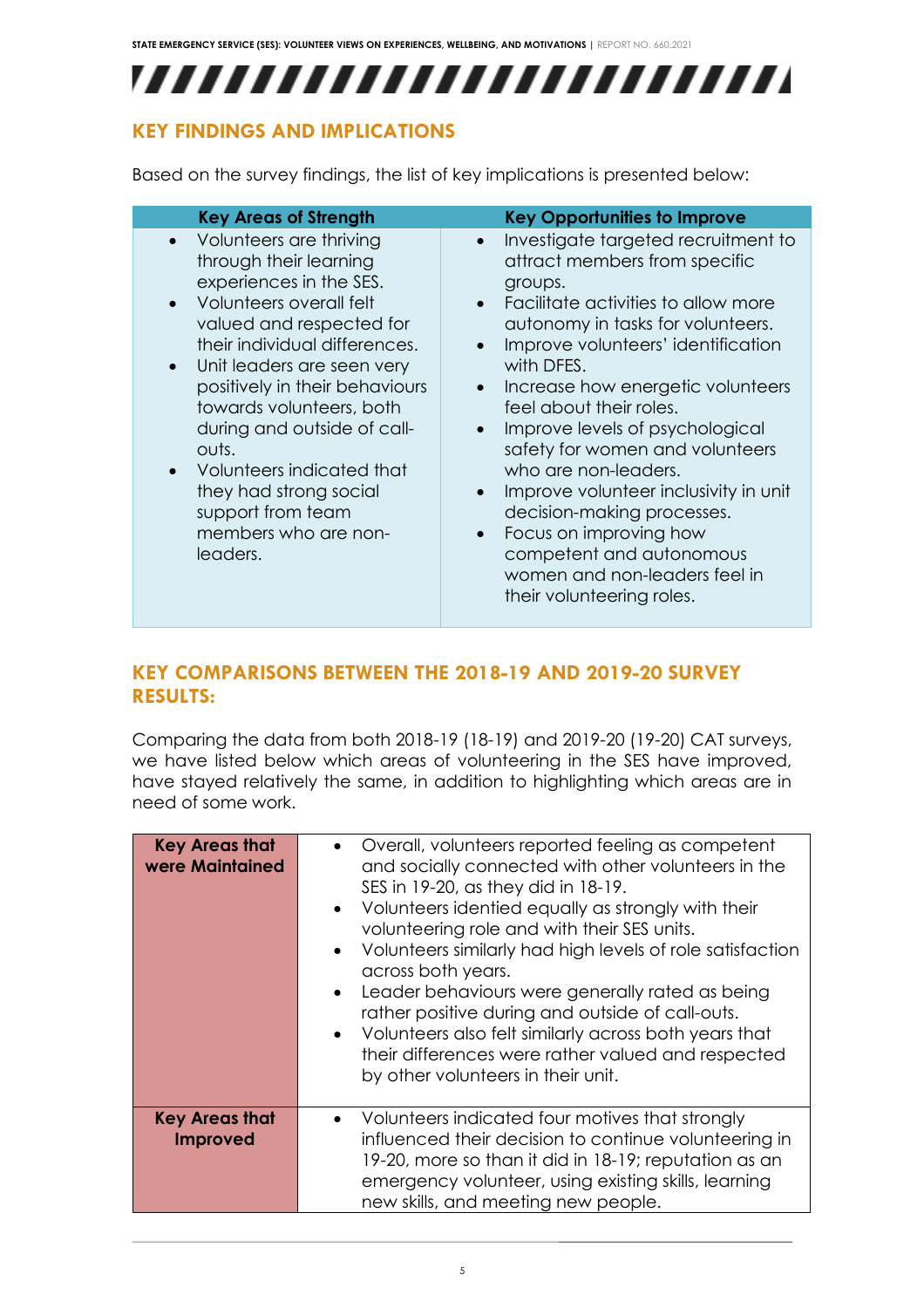## 

|                                        | • Volunteers identified more strongly with DFES in 19-20<br>than 18-19.<br>• Volunteers reported more learning and developing<br>in 19-20 than in 18-19 (though still high at that time).<br>• Volunteers were more likely to recommend SES as a                                                                                                                                                                                   |
|----------------------------------------|------------------------------------------------------------------------------------------------------------------------------------------------------------------------------------------------------------------------------------------------------------------------------------------------------------------------------------------------------------------------------------------------------------------------------------|
|                                        | place to volunteer to others in 19-20 than in 18-19.                                                                                                                                                                                                                                                                                                                                                                               |
| <b>Key Opportunities</b><br>to Improve | • Overall, volunteers indicated low levels of autonomy<br>in 19-20 and 18-19.<br>• Volunteers also reported that they did not feel<br>energetic about their roles.<br>• Volunteers generally felt relatively low levels of<br>'psychological safety' (i.e. that it was safe to speak<br>one's mind) across both surveys.<br>• Inclusion in decision-making was also reported to be<br>low, and should be a key area to improve on. |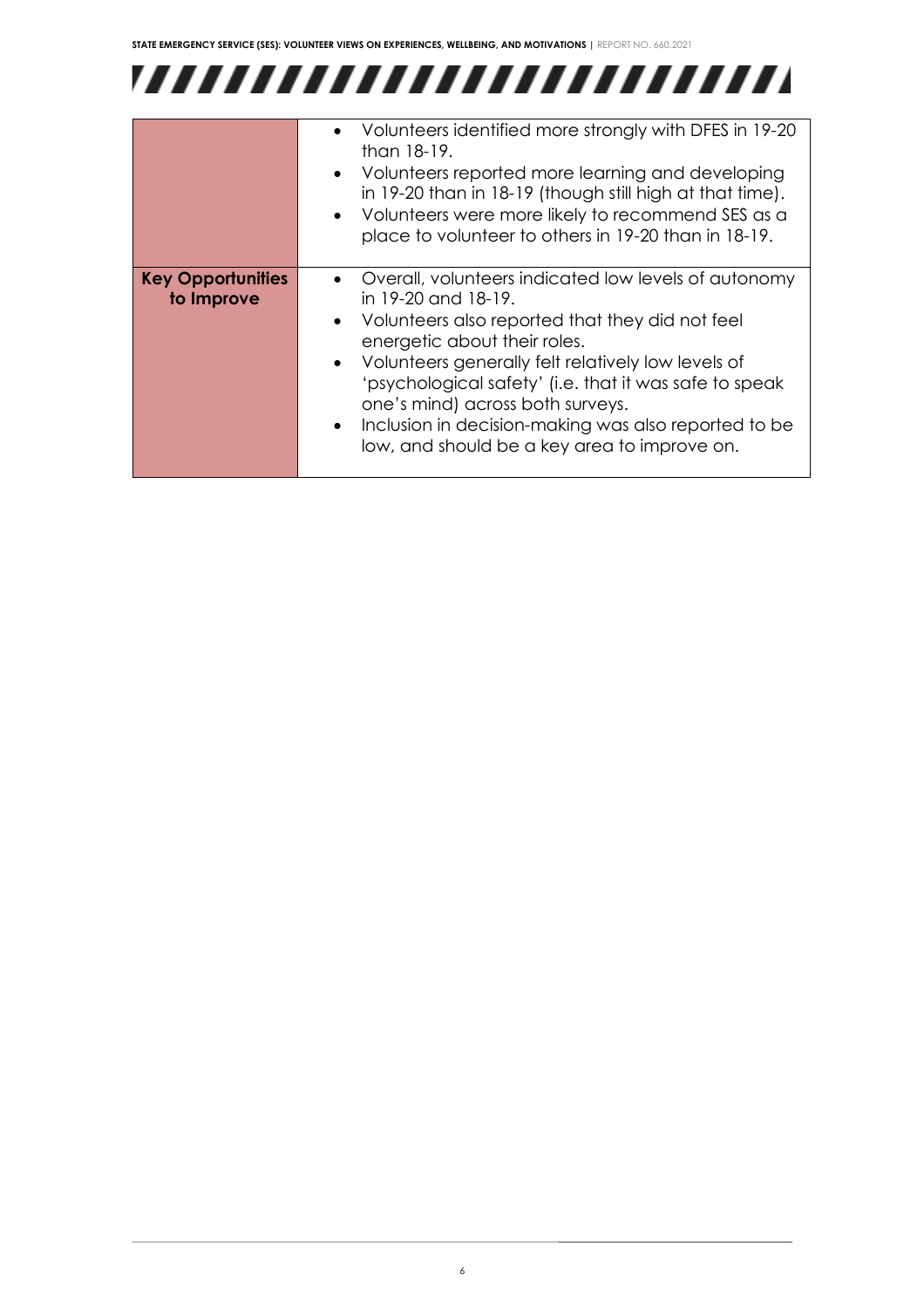,,,,,,,,,,,,,,,,,,,,,,,,,,

## <span id="page-7-0"></span>**END-USER STATEMENT**

**Jennifer Pidgeon,** *Department of Fire and Emergency Services (DFES), Western Australia.*

It is always extremely useful to see the movement and progression of the volunteer base. This piece of research again reaffirms areas of focus for our work with the SES and the broader volunteer emergency services. The project in its entirety continues to provide DFES with knowledge and information that works to improve the recruitment and retention of volunteers. This is extremely important for the sustainability of the volunteer workforce. As social and economic conditions change, understanding the challenges and opportunities of volunteers assists us to ensure that we are able to provide the best possible experiences for highly valued emergency services volunteers.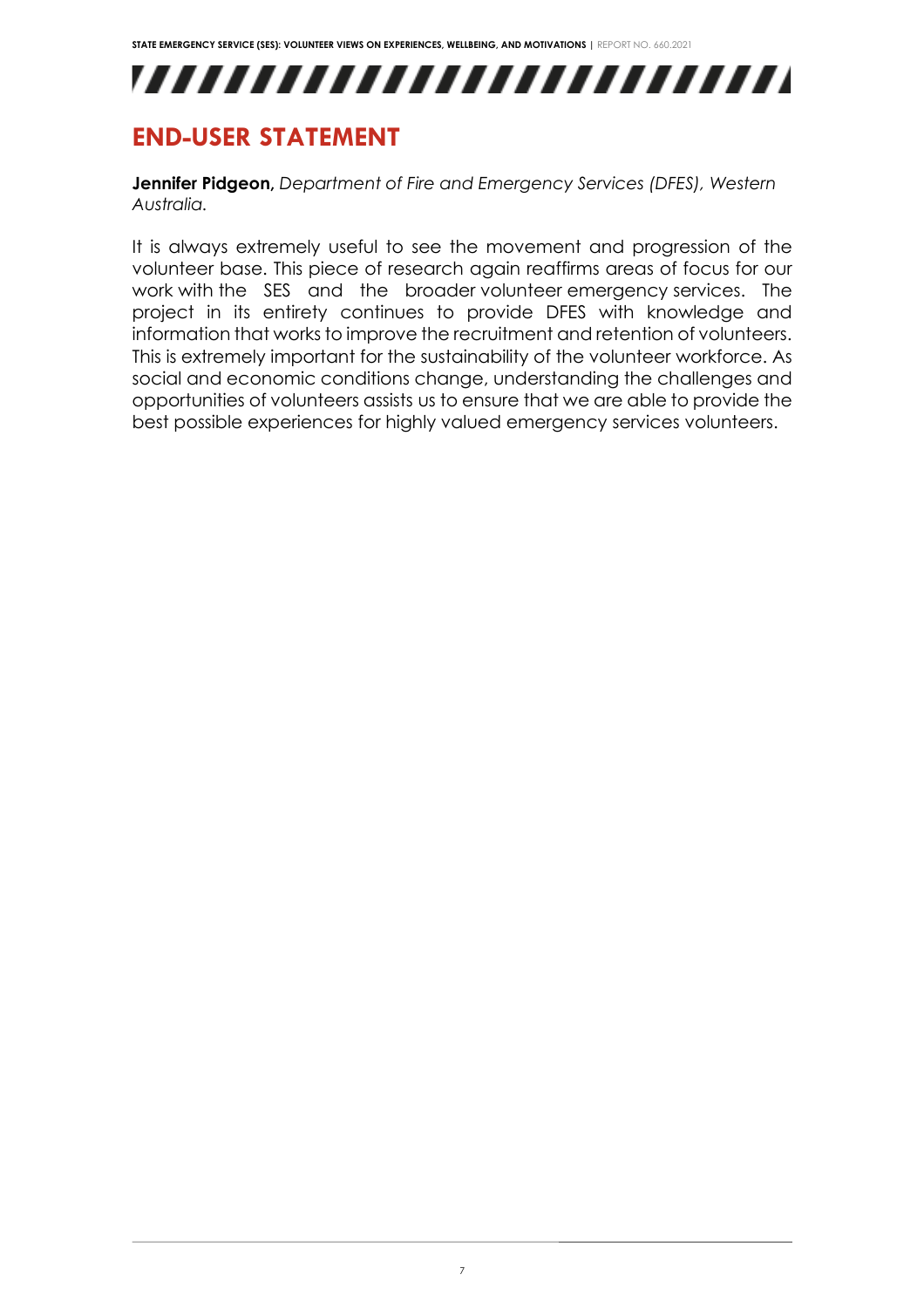## ,,,,,,,,,,,,,,,,,,,,,,,,,,

## <span id="page-8-0"></span>**INTRODUCTION**

In 2017, the University of Western Australia (UWA) began a research collaboration project with the Department of Fire and Emergency Services (DFES), funded by the Bushfire and Natural Hazards Cooperative Research Centre (BNHCRC), to investigate ways to improve the retention rates of their emergency service volunteers. Thus, researchers from UWA and Curtin University collaborated with DFES to develop and administer a Cultural Assessment Tool (CAT) in the form of an online survey from September 2018 to February 2019.

The CAT survey conducted in 18-19 was intended to learn more about the SES volunteering experience from the volunteers' perspectives. The goal was to obtain information on how to improve volunteer recruitment, retention, wellbeing, and diversity practices within the overall SES volunteering journey. The findings of the 18-19 survey were then used to inform the design of the follow-up CAT survey conducted in 19-20. The key purpose of the 19-20 survey was to assess the current state of volunteering within the SES in 2019 and 2020, in addition to tracking changes in the SES volunteering experience over the last 12 months. The CAT 18-19 findings served as the basis for comparison, such that the 19-20 survey was used to investigate which areas of the volunteering experience have remained the same, improved from the previous year, or have room for improvement.

## <span id="page-8-1"></span>**SURVEY INFORMATION**

The CAT 19-20 survey was administered on the Qualtrics online survey platform, allowing the research team to collect data from multiple Western Australian regions in a short amount of time. We also offered paper and pencil versions of the survey to volunteers upon request.

Individuals who completed the CAT 19-20 survey did so anonymously, to encourage transparency in their responses. In the CAT 18-19 survey, participants were asked to supply their email addresses to be contacted for future research. Of the 398 participants from the 18-19 survey, 307 gave their email addresses. These volunteers were invited to participate in the 19-20 survey and were given three reminders to complete it. The survey was also launched at the Western Australian Fire and Emergency Services (WAFES) conference in September 2019. The survey was later promoted through stakeholder meetings and online means (i.e., volunteer e-newsletters, the DFES online volunteer portal, and Facebook).

There were six main themes in the CAT 19-20 survey (see below), and a total of 90 individual survey questions, plus ten demographic questions.

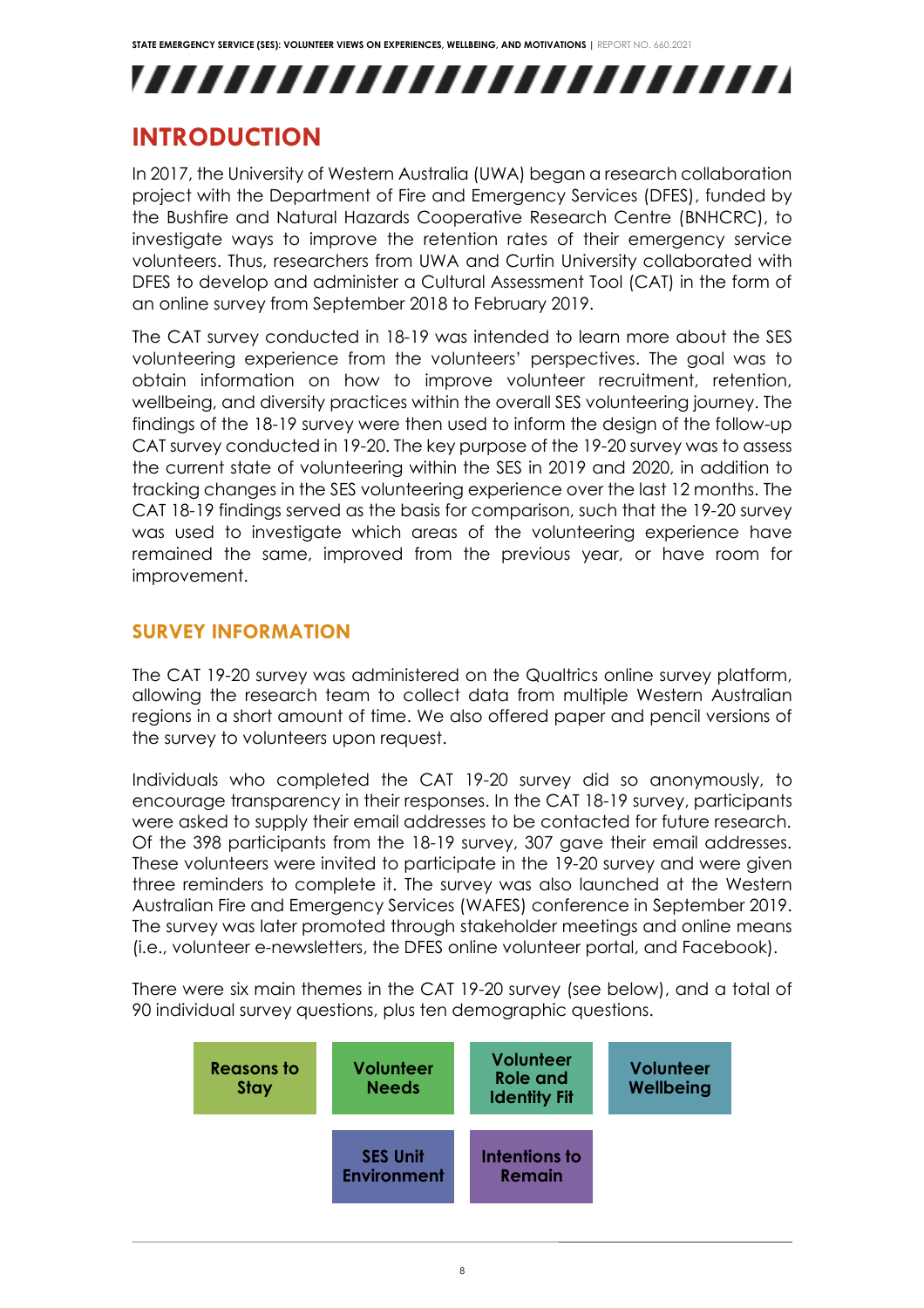# ,,,,,,,,,,,,,,,,,,,,,,,,,

Compared to the 18-19 survey (see themes below), the theme of 'Meeting Expectations' and the sub-theme 'Reasons to Join' were removed due to sufficient information collected from the previous year. However, several openended questions were included in the 19-20 survey to measure; any leadership or role changes in the unit, changes in the personal lives of volunteers that affected their ability to volunteer, and any changes in the incluvieness of their unit climates in the last 12 months.



Of the 2033 registered SES volunteers across Western Australia (WA), we received 226 complete responses for the CAT 19-20 survey, with an overall estimated response rate of 11%. Of the 226, 136 participants had also participated in the CAT 18-19 survey. However, due to incompleteness in the CAT 18-19 survey, the final total number of matched participants for both surveys is 95 respondents. In comparison to 18-19, the survey response rate has reduced from 21% to 11%. One possible explanation for the lower response rate in 19-20 is due to the survey overlapping with other SES volunteer surveys being conducted by different organisations using similar timeframes.



The document will now proceed with discussing the participant demographics and findings for the CAT 19-20 survey. This will be followed by a comparison of the findings between the CAT 18-19 and 19-20 surveys. Finally, the document will conclude with key implications; highlighting group differences, key areas of strength, and key opportunities for improvement.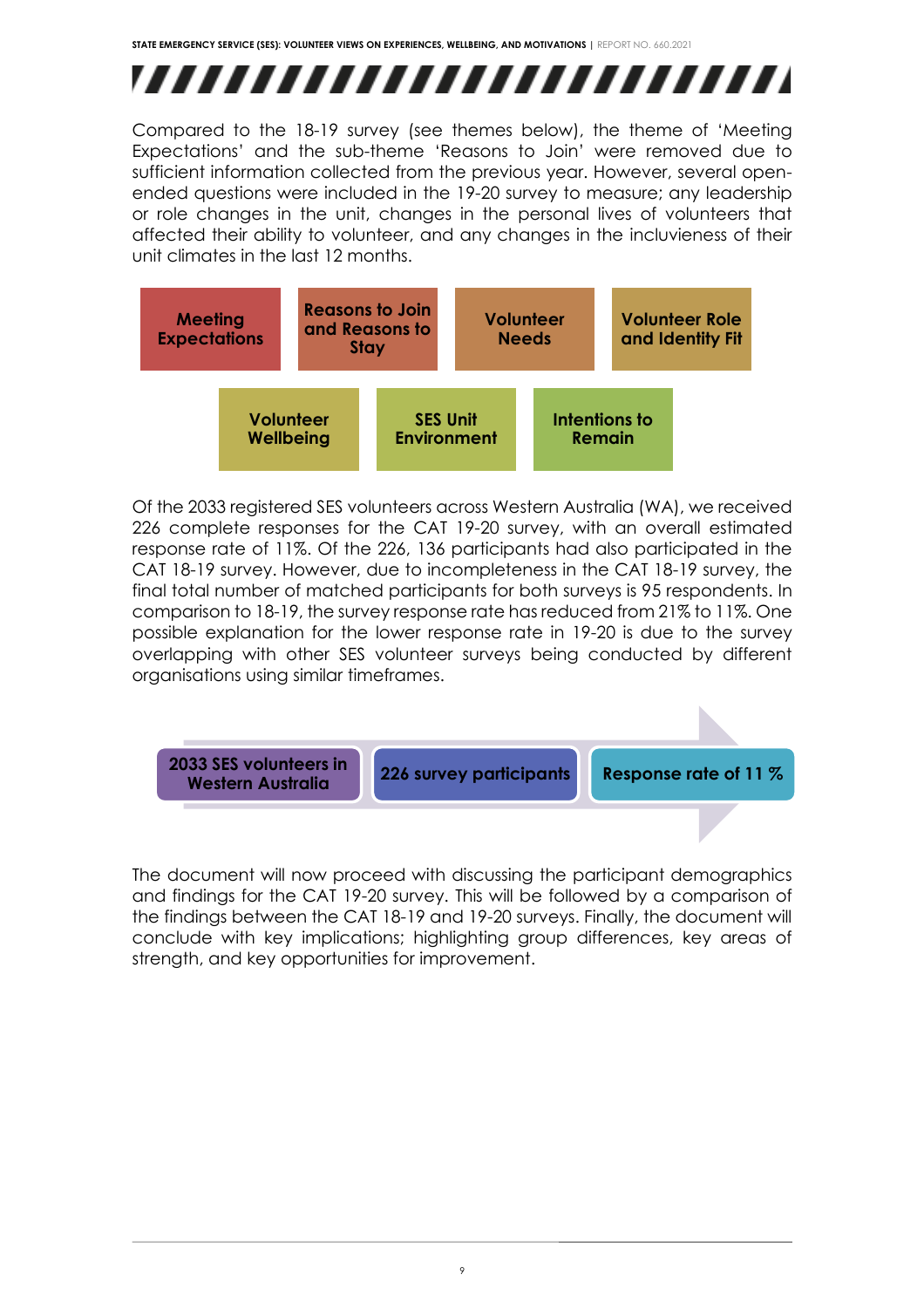,,,,,,,,,,,,,,,,,,,,,,,,,,

## <span id="page-10-0"></span>**PARTICIPANT DEMOGRAPHICS**

The CAT 19-20 survey requested participants to provide demographic but nonidentifying information so that different groups (e.g., age, gender, ethnicity, service tenure, and unit location) could be compared.

## <span id="page-10-1"></span>**AGE (YEARS)**

The average age of the participants was 46.9 years (standard deviation = 14.5 years) and ranged from 18 to 85 years. As shown in Table 1, the youngest cohort (aged 25 years and under) represented the smallest age group in the participant pool, with a representation of 7.6%. This was followed by the oldest cohort (aged 66 years and older) with a representation of 12.0%. The cohort aged between 36 and 45 years had the highest representation of 22.8%. Similarly, this cohort was also largely represented in metropolitan units (23.5%). Conversely, in regional units, volunteers aged between 46 and 55 years had the highest representation (23.4%). Lastly, the smallest representation in regional units was by the youngest cohort with 3.1%. All remaining cohorts were somewhat equally represented between unit locations with a percentage ranging between 10.1% and 21.9%. Overall, with the exception of the youngest cohort in regional units, all age groups were relatively well represented, and differences between metropolitan and regional units were fairly minimal.

|                       | <b>Overall</b> | <b>Metropolitan</b> | <b>Regional</b> |
|-----------------------|----------------|---------------------|-----------------|
| <b>Below 26 years</b> | 7.6%           | 10.1%               | 3.1%            |
| $26 - 35$ years       | 16.8%          | 17.6%               | 15.6%           |
| $36 - 45$ years       | 22.8%          | 23.5%               | 21.9%           |
| $46 - 55$ years       | 20.7%          | 19.3%               | 23.4%           |
| $56 - 65$ years       | 20.1%          | 19.3%               | 21.9%           |
| Above 65 years        | 12.0%          | 10.1%               | 14.1%           |

Table 1*. Age representation within the survey sample.*

#### <span id="page-10-2"></span>**GENDER**

As of March 2020, the overall SES population in WA consisted of 61.1% men and 38.9% women. Observing Table 2 below, it can be noted that the gender representation within the survey sample is fairly representative of the SES population in WA at the time that these data were collected. However, a significant difference was found when comparing the number of leaders between male and female volunteers in the survey sample, with women being less represented. Moreover, the gender representation in metropolitan units was more characteristic of the overall SES population, in comparison to regional units.

|                                     | <b>Gender breakdown</b> |                          |  |
|-------------------------------------|-------------------------|--------------------------|--|
|                                     | <b>Male volunteers</b>  | <b>Female volunteers</b> |  |
| <b>Overall SES population in WA</b> | $61.1\%$                | 38.9%                    |  |
| <b>Participant sample</b>           | 55.1%                   | 43.0%                    |  |
| <b>Metropolitan units</b>           | 66.0%                   | 37.3%                    |  |
| <b>Regional units</b>               | 34.0%                   | 62.7%                    |  |
| Leader representation               | 19.6%                   | 5.3%                     |  |

Table 2*. Gender representation within the survey sample.*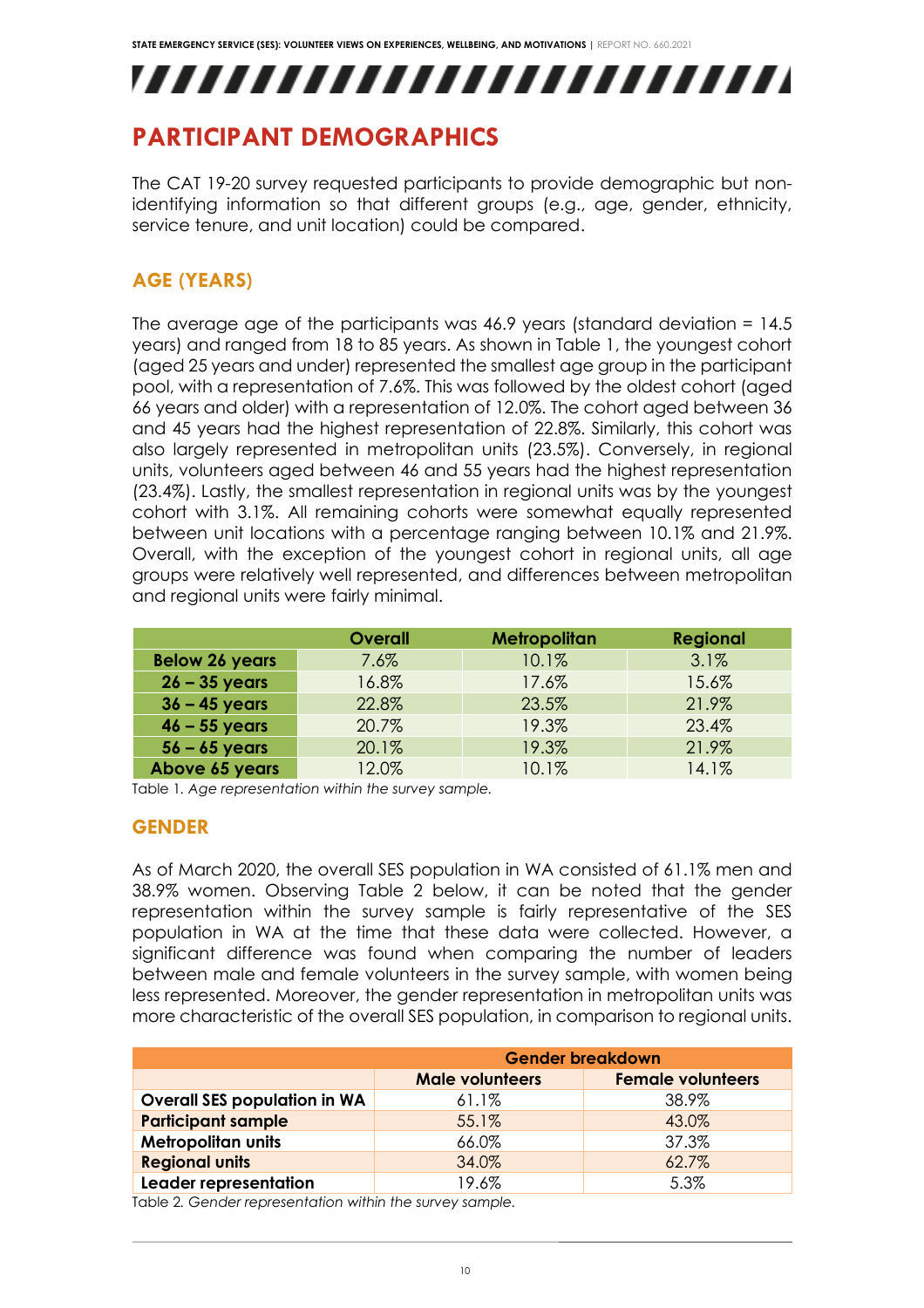## ,,,,,,,,,,,,,,,,,,,,,,,,,

### <span id="page-11-0"></span>**NATIONALITY AND ETHNICITY**

From the sample, 71.9% of participants were born in Australia, and 28.1% of participants were born in a different country. Participants were also asked which ethnic group they identify with most and the results are shown in Table 3 below. The overwhelming majority identified as being of Australian ethnicity, followed by European. Nonetheless, the many other ethnic identities were represented by at least one member of the SES. While these results suggest that ethnic diversity is relatively low in the SES, there are some members who identified with non-Caucasian ethnic groups.

| <b>Ethnicity</b>                  | Percentage (%) |
|-----------------------------------|----------------|
| Australian                        | 64.2           |
| Indigenous/Torres Strait Islander | 0.4            |
| <b>New Zealander</b>              | 2.2            |
| Asian                             | 2.7            |
| <b>Indian</b>                     | 0.9            |
| <b>Middle Eastern</b>             | 1.3            |
| <b>European</b>                   | 15.5           |
| Prefer not to say                 | 0.4            |
| <b>Other</b>                      | 1.8            |

<span id="page-11-1"></span>Table 3*. Ethnicity representation within the survey sample.*

## **TENURE (YEARS)**

The average number of years spent volunteering for the SES by the respondents was 10.0 years (SD = 10.2), with an average of 10.0 years (SD = 10.2) spent volunteering for their current SES unit. As can be observed in Figure 1, about 25% of the sample were relatively new to the SES (volunteering for two years or less), and the remaining 75% had been with the SES for two years or longer.

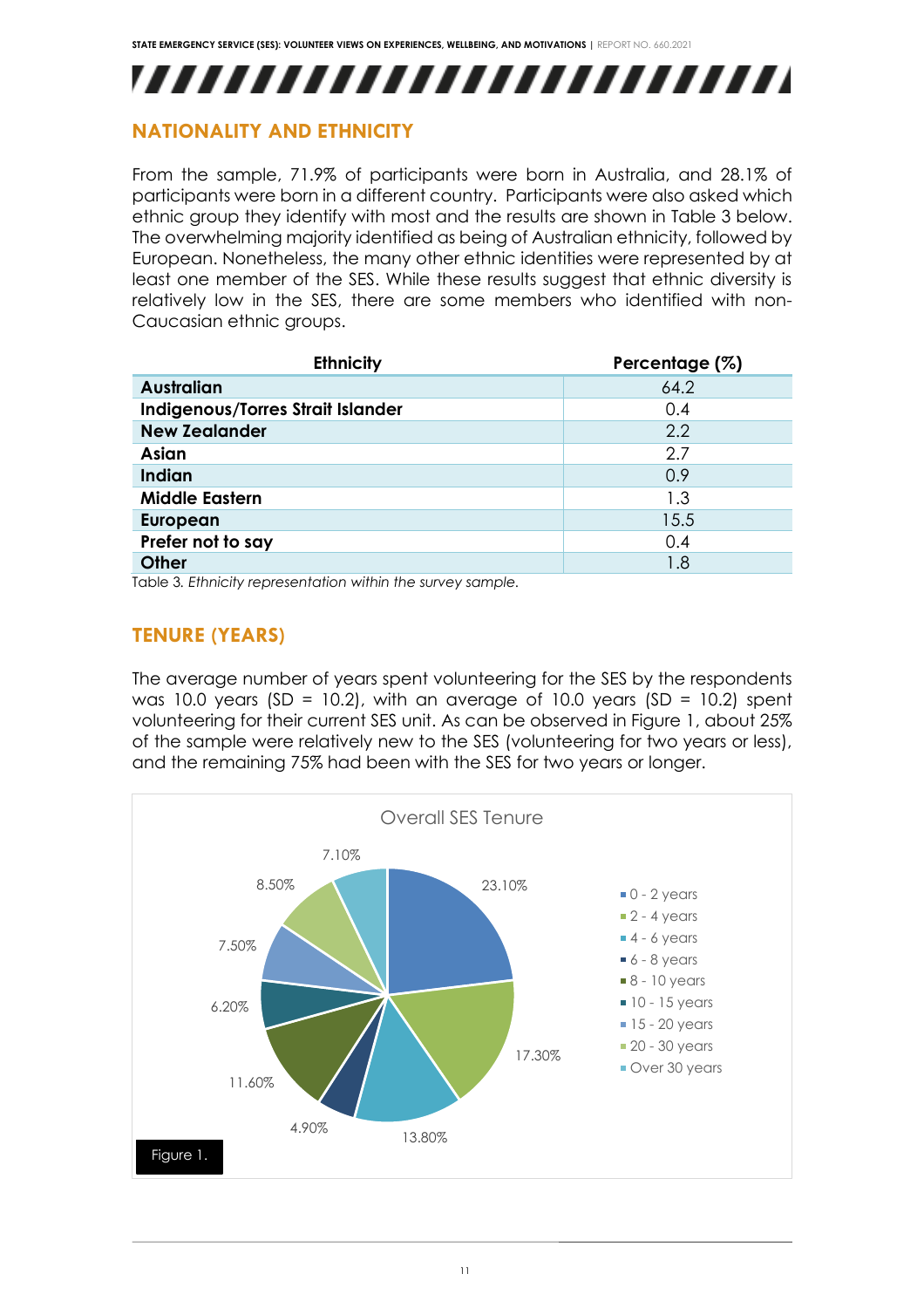## ,,,,,,,,,,,,,,,,,,,,,,,,,

### <span id="page-12-0"></span>**VOLUNTEER ROLES**

Of the 226 participants, 37 (16.4%) identified themselves as Unit Managers. Out of the 66 SES units across WA, 26 units were represented by at least one Unit Manager, resulting in an overall leader representation percentage of 39.4%.

#### <span id="page-12-1"></span>**METROPOLITAN AND REGIONAL REPRESENTATION**

Out of the 66 SES units in WA, 52 (78.8%) were represented by at least one respondent. The representation from each of the 12 regions can be observed in Figure 2 below (with SWORD<sup>1</sup> and the four metropolitan regions grouped as one). Approximately 68% of the respondents were metropolitan volunteers, with the remaining 32% of the survey respondents volunteering in the remaining regions. Observing the overall regional data from the time of data collection, it can be noted that the Goldfields Midlands and Metropolitan regions were relatively over-represented in this survey sample. While the Lower South West region was similar to the overall SES population in WA, the remaining regions were underrepresented.



<sup>1</sup> It is important to note that at the time of data collection, SWORD was treated separately as its own region.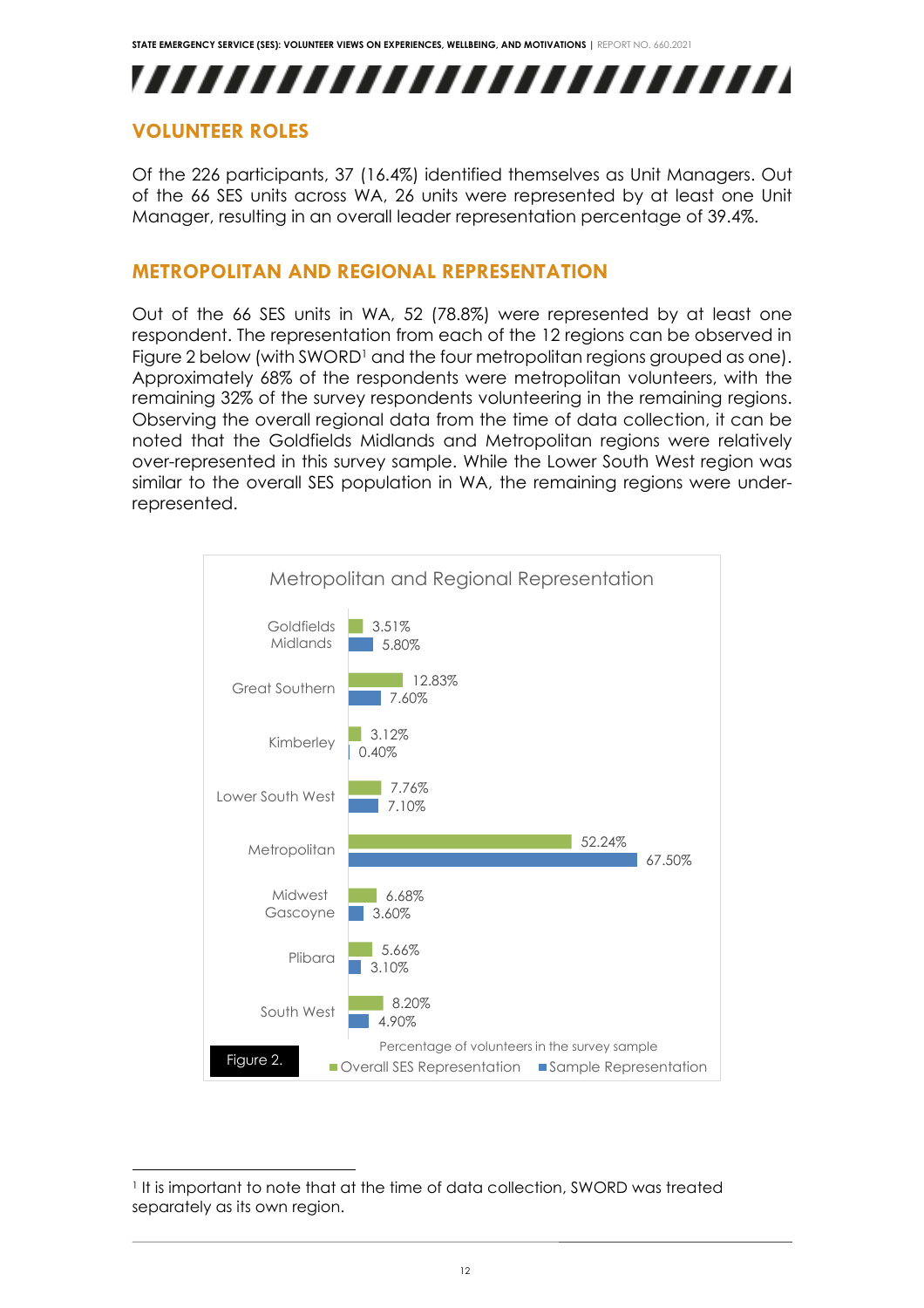

### <span id="page-13-0"></span>**OTHER VOLUNTEERING ROLES**

Lastly, we asked volunteers to indicate if they volunteer with another service and/or organisation. Based on Figure 3, it can be noted that 43% of the volunteers in the survey sample indicated that they do volunteer with another service and/or organisation. While no cohort differences were found, it should be noted that there was a significant difference between metropolitan and regional volunteers, with metropolitan volunteers being more likely to volunteer for multiple emergency services or with different organisations.

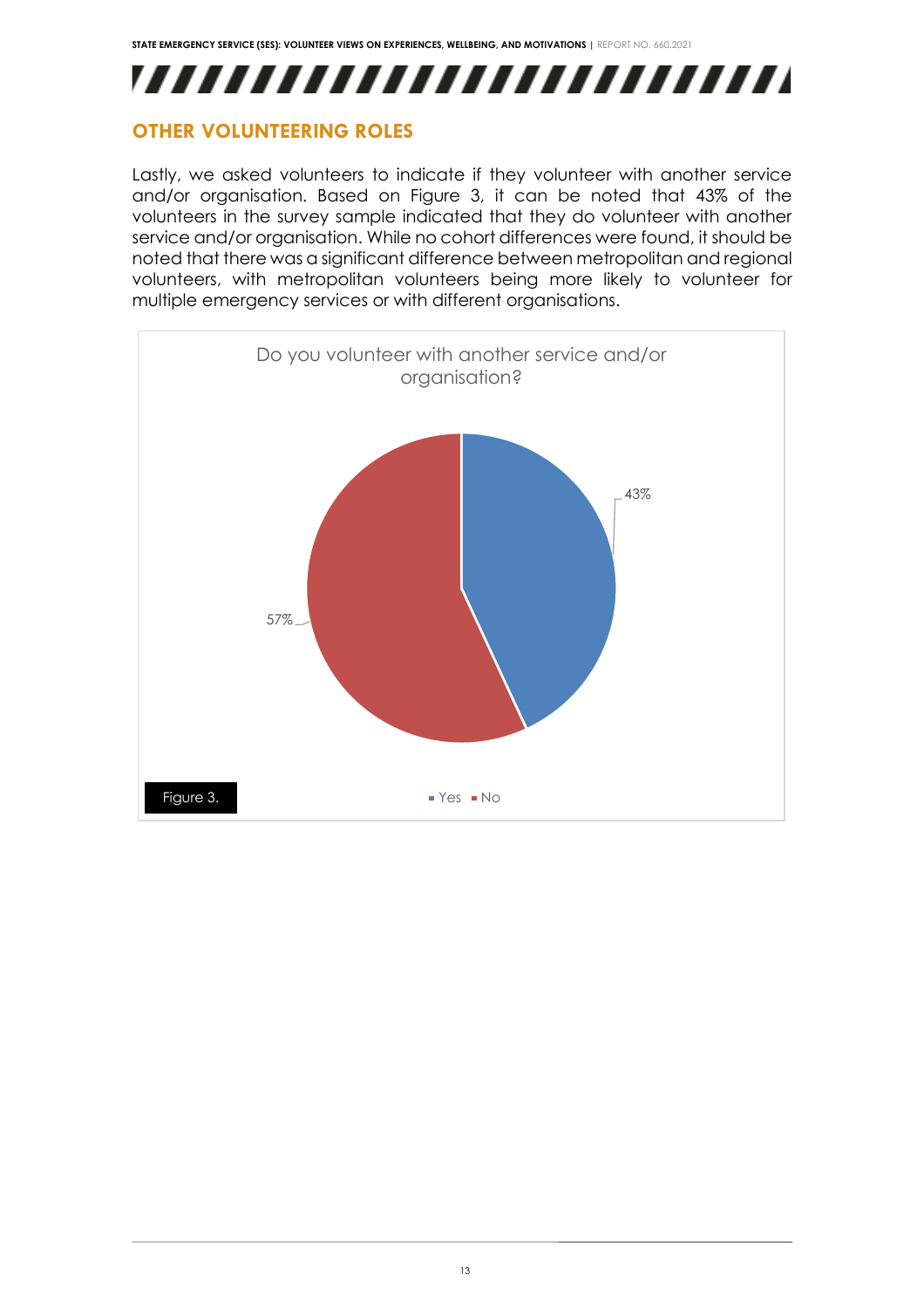

## <span id="page-14-0"></span>**FINDINGS**

## <span id="page-14-1"></span>**REASONS TO STAY**

#### **IMPORTANT NOTE:**

All bar charts with mean responses include error bars as pointed out by the red arrow in the diagram on the left. It is important to allow some degree of uncertainty when examining the results; thus, error bars (as illustrated in the figure below) show the range that we are 95% certain that the true mean score lies.



The first section of the survey asked volunteers why they continue volunteering with the SES. Figure 4 shows the possible motives along with the *mean response* showing the extent that that motive keeps the participants volunteering with the SES. Below, we listed the **top five reasons why volunteers stay with the SES** (listed in order of importance):



We next compared male to female volunteers and we found that their reasons for staying with the SES were generally quite similar. Their top reasons for volunteering were similar to the list above. However, men and women significantly differed in mean scores for two motives. First, women reported that meeting new people was a stronger motive for them to continue volunteering in comparison to men. Second, men reported being more driven to continue volunteering out of a sense of obligation (i.e., nobody else being willing to do it).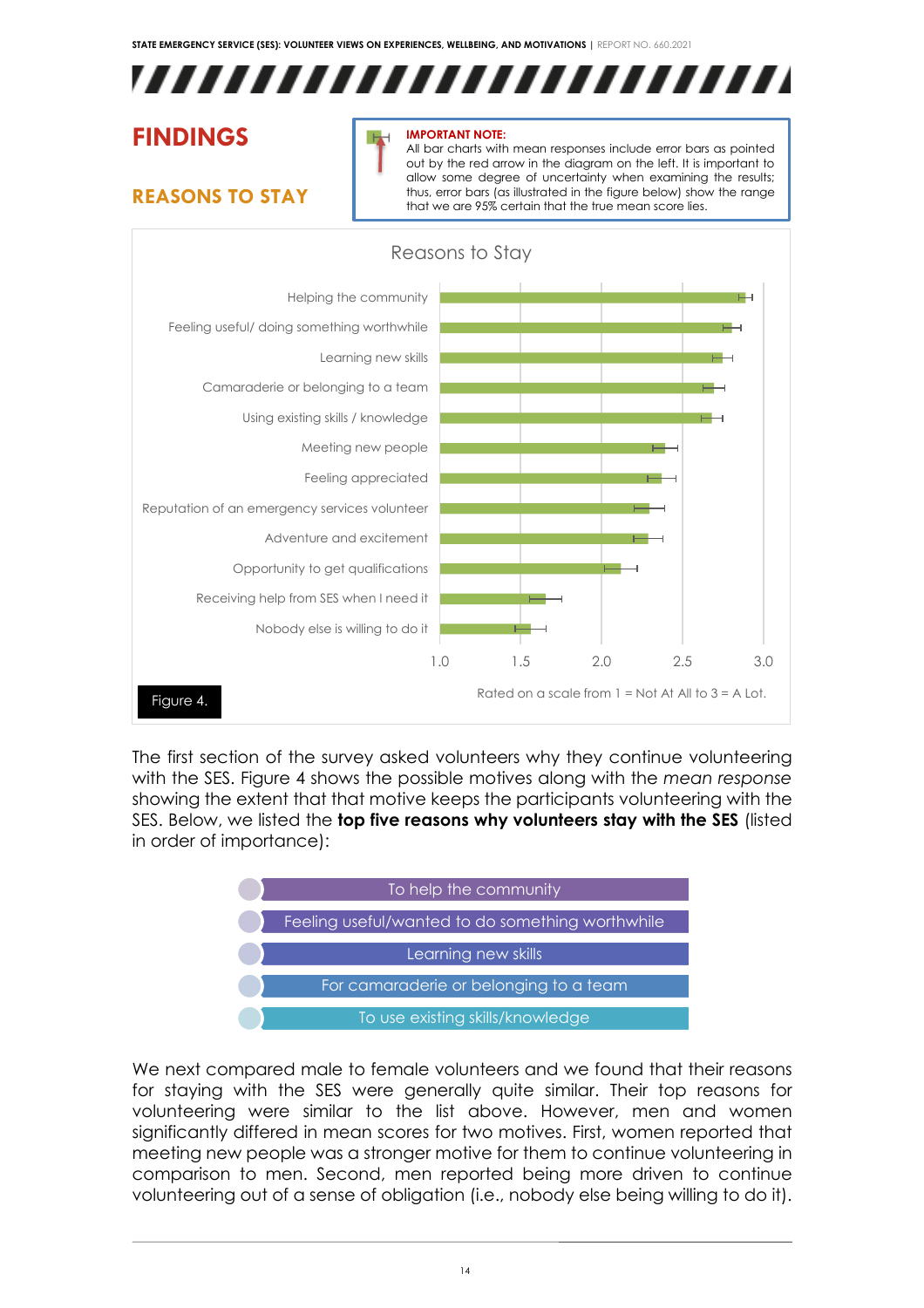## ,,,,,,,,,,,,,,,,,,,,,,,,,

This may suggest that women are more motivated by the social aspects of volunteering, whereby men are more motivated by a sense of duty.

Overall, volunteers from metropolitan and regional units were very similar in their motives to continue volunteering with the SES. Generally, the top five reasons for volunteering were consistent with both metropolitan and regional volunteers. However, continuing to volunteer because nobody else was willing to do it was a stronger motive for regional volunteers, in comparison to metropolitan volunteers. A possible explanation for this result may be attributed to regional volunteers having a stronger sense of duty and obligation to their service as a result of the limited number of volunteers available in regional locations.

When looking at the differences between volunteers of different ages, it was also found that older volunteers continued volunteering as a result of their sense of obligation, their need to use their existing skills, and their need to belong to a team. Younger volunteers, on the other hand, were more motivated to continue volunteering in order to obtain adventure and excitement. From these results, we can ascertain that the top five reasons to continue volunteering is consistent across all groups. However, some groups may be more motivated to stay for other specific reasons. Thus, individual SES units should work proactively to ensure that their volunteers' motivations are satisfied within their roles.

#### <span id="page-15-0"></span>**VOLUNTEER NEEDS**

The survey also asked questions on whether the psychological needs of volunteers were satisfied in their role, and whether or not they believe their volunteering work to be beneficial to the society and people around them.

### *Needs Satisfaction*

Previous research has demonstrated that the satisfaction of the needs of *competence, autonomy*, and *relatedness* is essential for psychological growth and wellbeing (Deci & Ryan, 2000), in addition to reducing the likelihood of an individual leaving an organisation (Gagné, 2003). The need for *competence* refers to the extent in which an individual feels capable in performing effectively in their role, whereas the need for *autonomy* refers to an individuals' desire to have the freedom to carry out an activity in their chosen way (Van den Broeck et al., 2010). Lastly, the need for *relatedness* refers to an individuals' need to relate and connect with others (Van den Broeck et al., 2010).

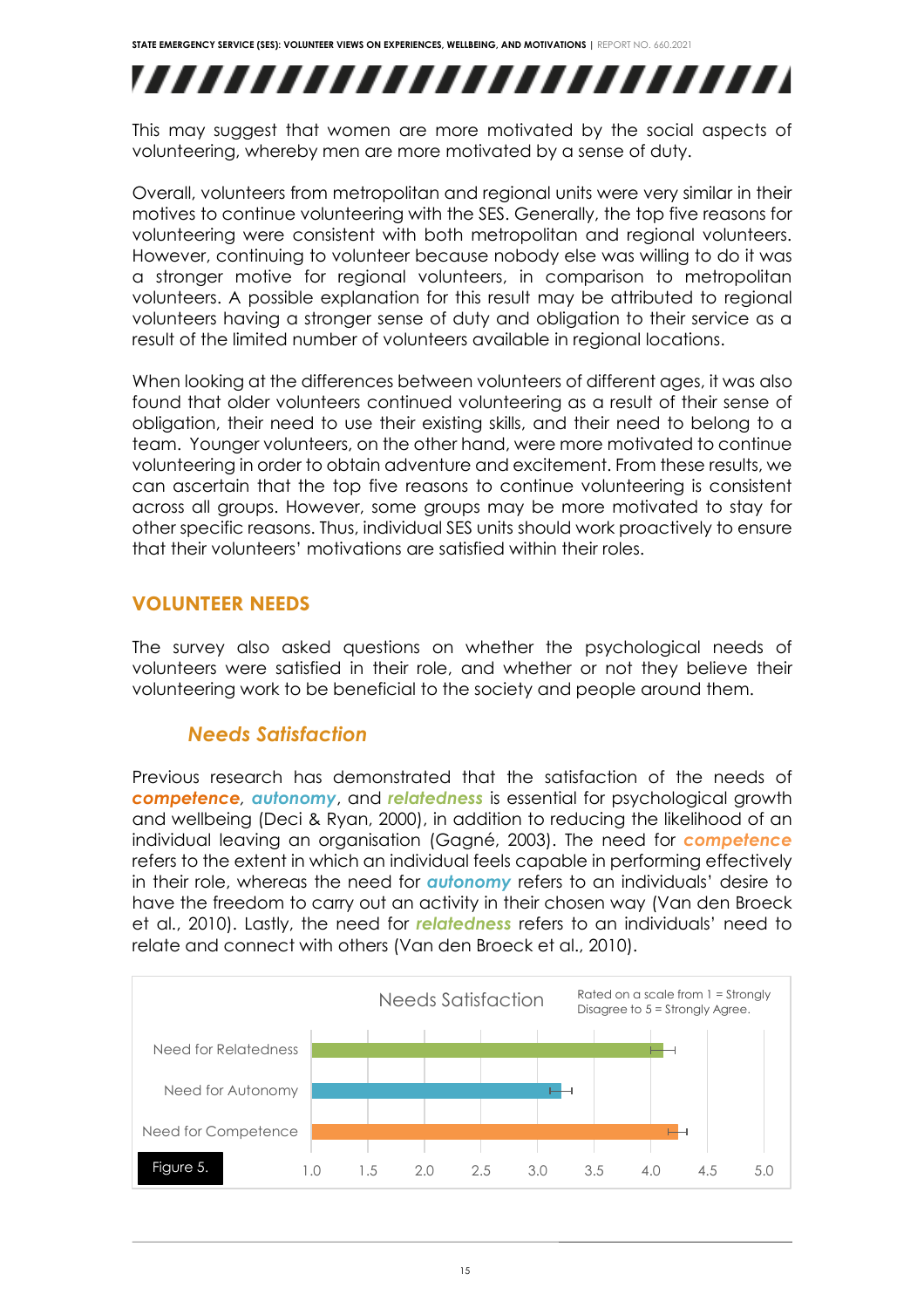## ,,,,,,,,,,,,,,,,,,,,,,,,,

Figure 5 shows that, overall, the SES volunteers who completed our survey tended to agree that their need for relatedness and competence in their role were satisfied. However, the volunteers were more neutral regarding the extent that their need for autonomy was satisfied by the role. In particular, volunteers reported that they often felt like they had to follow other people's commands, and that they would do things differently if they could. Furthermore, volunteers felt like they had less freedom to do their work in the way they think it could best be done.



When comparing cohort differences, female volunteers reported feeling less competent and autonomous in comparison to their male counterparts. Similarly, metropolitan volunteers also reported feeling less competent and autonomous in comparison to volunteers from regional units. Managers, however, felt more competent and autonomous in comparison to non-managers, although this is partly attributed by their SES tenure and experience.

## *Beneficence*

Beneficence is defined by the extent in which one believes that they are doing good for the society as well as others (Martela & Ryan, 2015). Overall, volunteers in our sample tended to agree that their work as a volunteer has a positive impact on their community and the people around them (average rating of 4.42 out of 5). When comparing cohort differences, it was found that men reported stronger feelings of beneficence in comparison to women (see Figure 7). However, women overall tended to agree that their work as SES volunteers had a positive impact on the community and welfare of other people.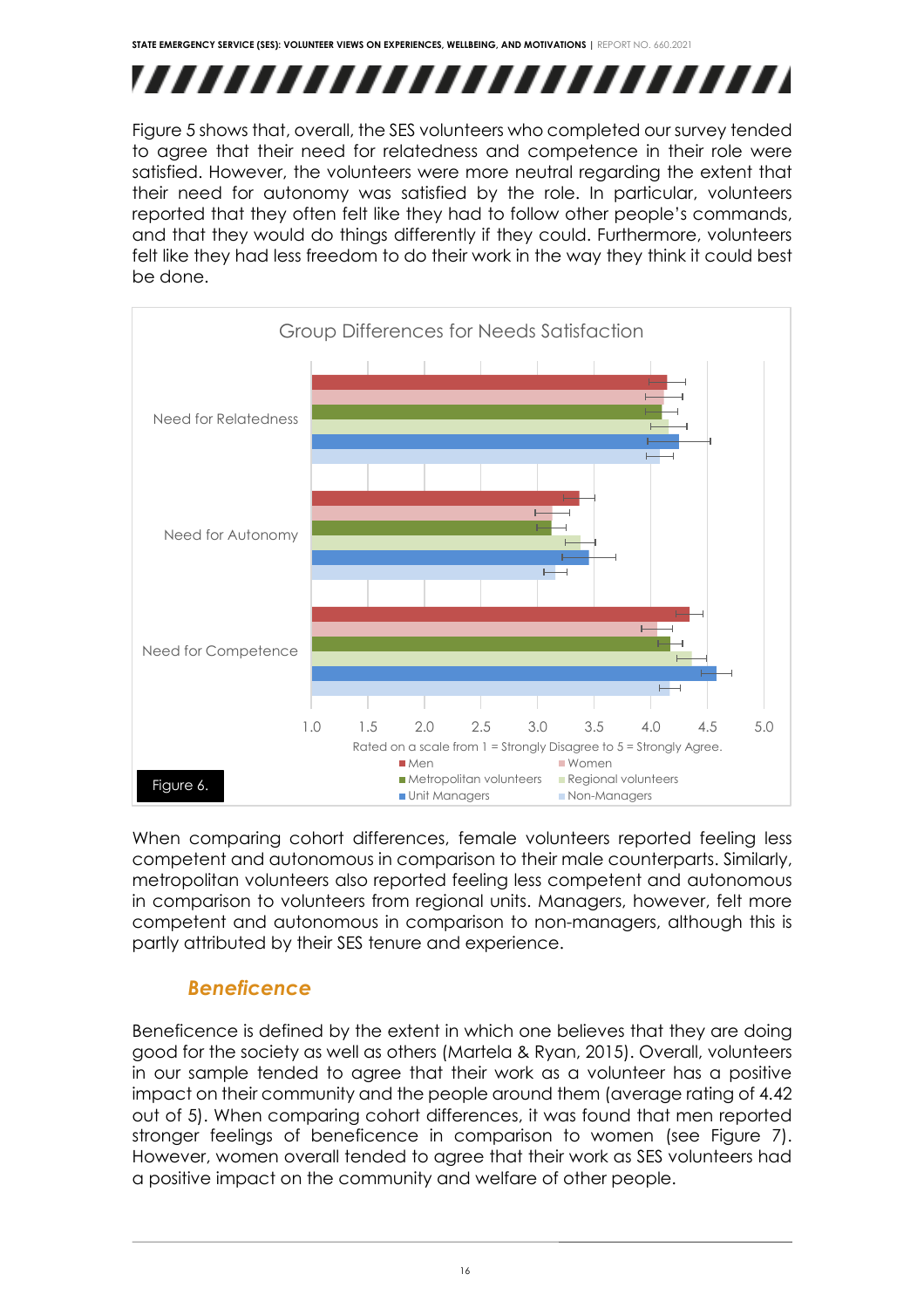



## <span id="page-17-0"></span>**VOLUNTEER ROLE AND IDENTITY FIT**

In this section of the survey, participants were asked questions on the extent to which they identified with their volunteering role. Participants were also asked how strongly they identified with their current SES unit and the broader Emergency Services organisation (i.e., DFES).

## *Volunteer Identity*

Overall, as Figure 8 shows, all participants agreed that being an SES volunteer was a strong part of their identity. However, volunteers who have volunteered longer with their units and with the SES were shown to have a stronger sense of identity with their role as a SES volunteer, compared to those with shorter tenures.

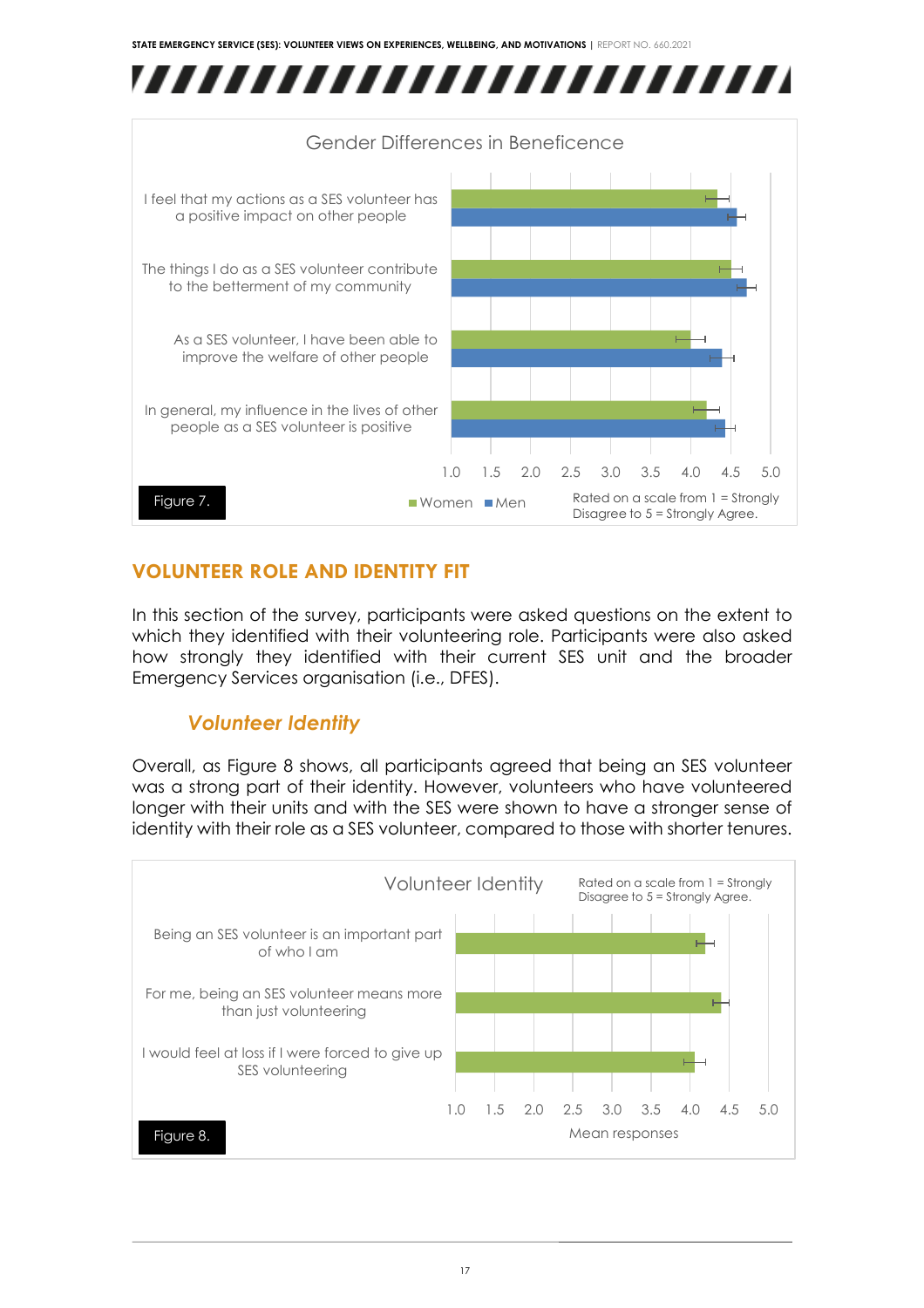

### *Identification with Current SES Unit and Organisation*

When comparing how much a volunteer identifies with their SES unit, in comparison to the wider DFES organisation, it can be observed that volunteers identified much more strongly with their unit (rating of 5.15 out of 7) than with the broader organisation (rating of 3.55 out of 7). The two diagrams below illustrate the differences in the volunteers' identification with their unit and with DFES.



Across all SES units in WA, it was found that metropolitan and regional volunteers were quite similar in how strongly they identified with their units and with DFES. Differences were observed when comparing volunteers of different genders. As shown in Figure 9, men were shown to identify more strongly with their SES units, in comparison to women. As men were found to have higher SES and unit tenure in comparison to women, this gender difference could be attributed to the fact that men volunteer for longer for their current SES units, and therefore, identify more strongly with their units as a result. Unit managers also reported stronger identification with their units, in comparison to non-managers. This result may be attributed to their leadership role that results in them being more involved with their unit overall. Lastly, age, unit tenure, and SES tenure were found to be postiviely associated with stronger unit identification.

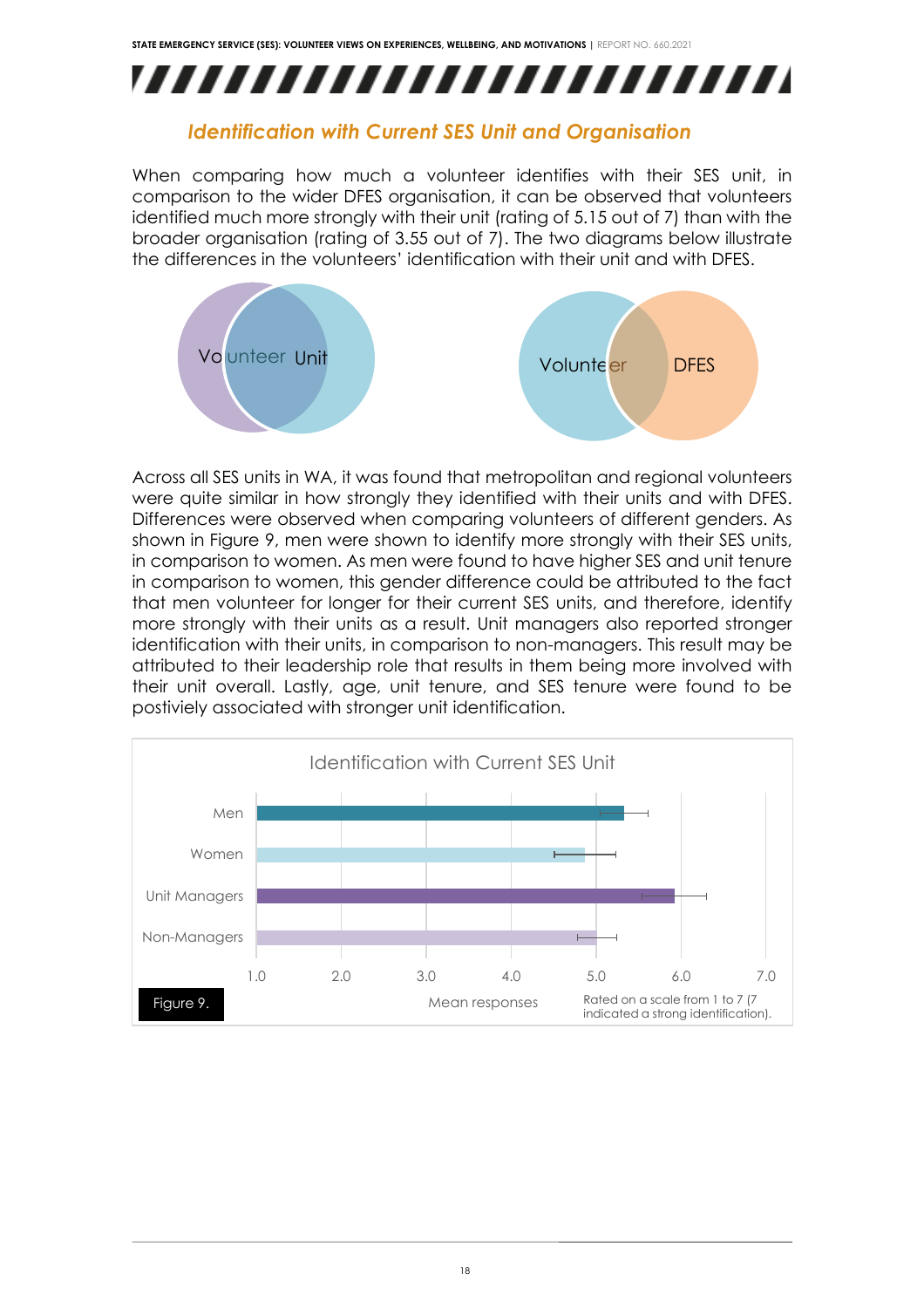## ,,,,,,,,,,,,,,,,,,,,,,,,,

## <span id="page-19-0"></span>**VOLUNTEER WELLBEING**

This section of the survey asked participants questions relating to their wellbeing. Specifically, volunteers were asked if they were satisfied with their role overall, and if they perceived themselves to be thriving in their role (i.e., developing and learning, as well as feeling energetic about their role).

## *Role Satisfaction*

From Figure 10 below, it can be observed that most volunteers who responded to the survey were either moderately or extremely satisfied with their role as an SES volunteer. Although volunteers aged between 36 to 45 years reported the highest level of satisfaction, there were no meaningful age differences in role satisfaction, thus implying that volunteers overall were satisfied with their role.



## *Thriving*

Thriving is a psychological state consisting of two components: *Vitality* (i.e., feeling alive and energetic) and *learning* (i.e., feeling like you are continuously developing and improving; Porath et al., 2012). Overall, participating volunteers thrived in their role to some extent. In particular, volunteers reported experiencing high levels of learning and personal development in their roles but that overall, they experienced somewhat less vitality (see Figure 11). This result implies that volunteers perceived their volunteering experiences to be conducive towards their learning and personal development, whereas their role was not so much of a source of energy for them.

When comparing cohort differences, it was found that volunteers from regional areas reported higher levels of learning and development in comparison to volunteers from metropolitan areas. A possible explanation for this result may be due to the smaller numbers in regional units resulting in managers being more able to focus and personalise the individual learning of their volunteers. Furthermore, while no other cohort differences were found, thriving was found to be strongly associated with role satisfaction and the volunteers' intentions to remain, thus highlighting thriving as an important aspect to focus and improve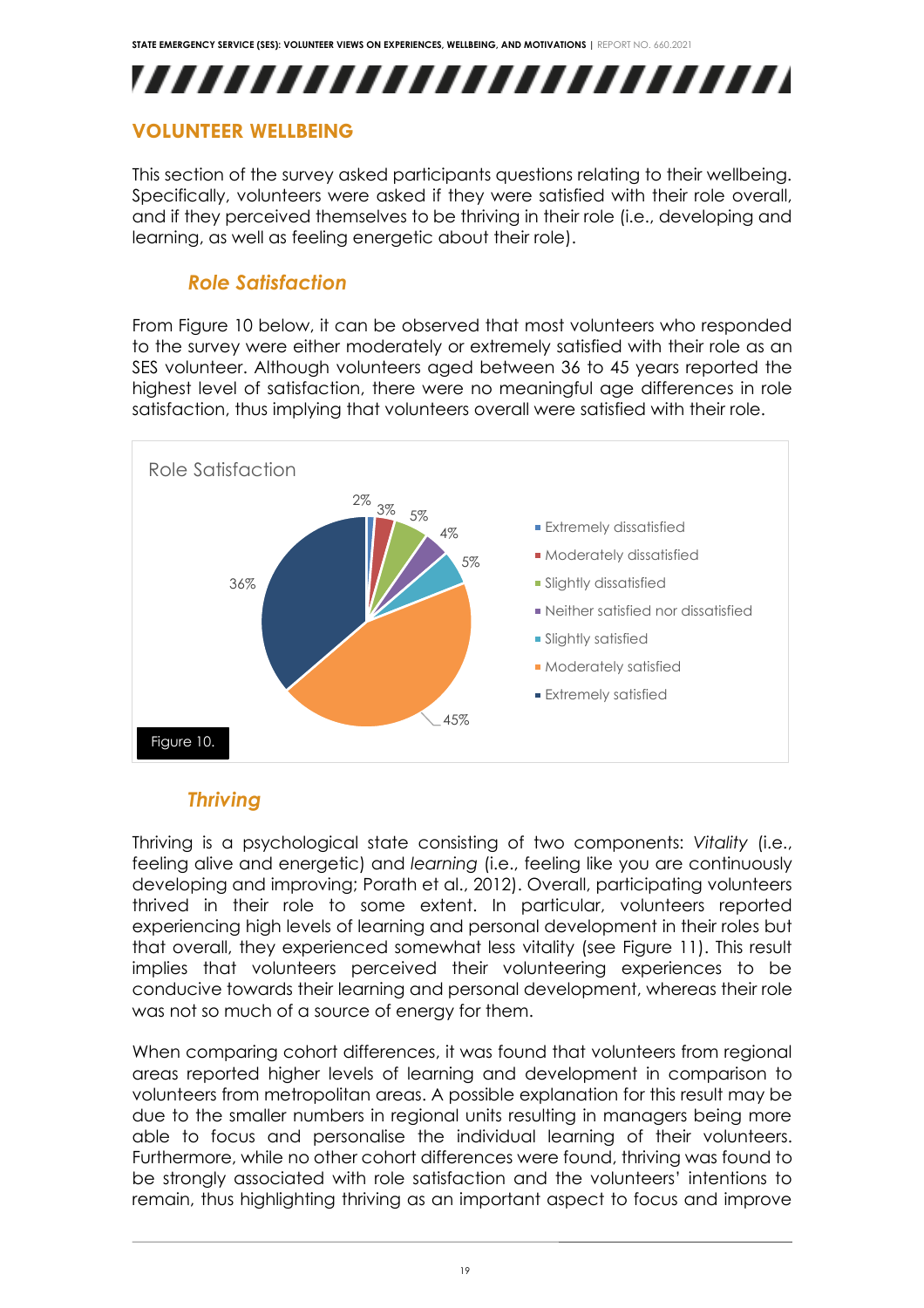# ,,,,,,,,,,,,,,,,,,,,,,,,,,

on in order to promote volunteer retention. High levels of learning and development might also be attractive to new SES members; the SES could potentially promote learning and development opportunities in recruitment campaigns as it appears to be highly important to survey participants overall.



## <span id="page-20-0"></span>**SES UNIT ENVIRONMENT**

## *Psychological Safety*

A "psychologically safe" climate describes a group atmosphere that allows and encourages open, supportive communication, and it allows individuals to speak up if and when issues arise (Gibson & Gibbs, 2006). Overall, it can be noted that volunteers were relatively neutral regarding how psychologically safe they felt in their units.

When examining psychological safety between cohorts, significant differences were found. Firstly, regional volunteers evaluated psychological safety within their units more positively than metropolitan volunteers. This result may be due to the smaller number of volunteers in regional units, resulting in a more inclusive environment that encourages volunteers to speak up. Women also reported feeling less psychologically safe in comparison to men (see Figure 12), and this was found to be especially more prominent in regional units than metropolitan units. This result indicates that women in SES units, but particularly regional SES units, may feel less comfortable and less accepted to be speaking up about issues within their unit.

Further, non-managers evaluated their unit as being less psychologically safe than unit managers. This difference could potentially be explained by differences in status between the leader and non-leader roles. Thus, some unit leaders might be surprised that their group members do not feel as psychologically safe as their leaders.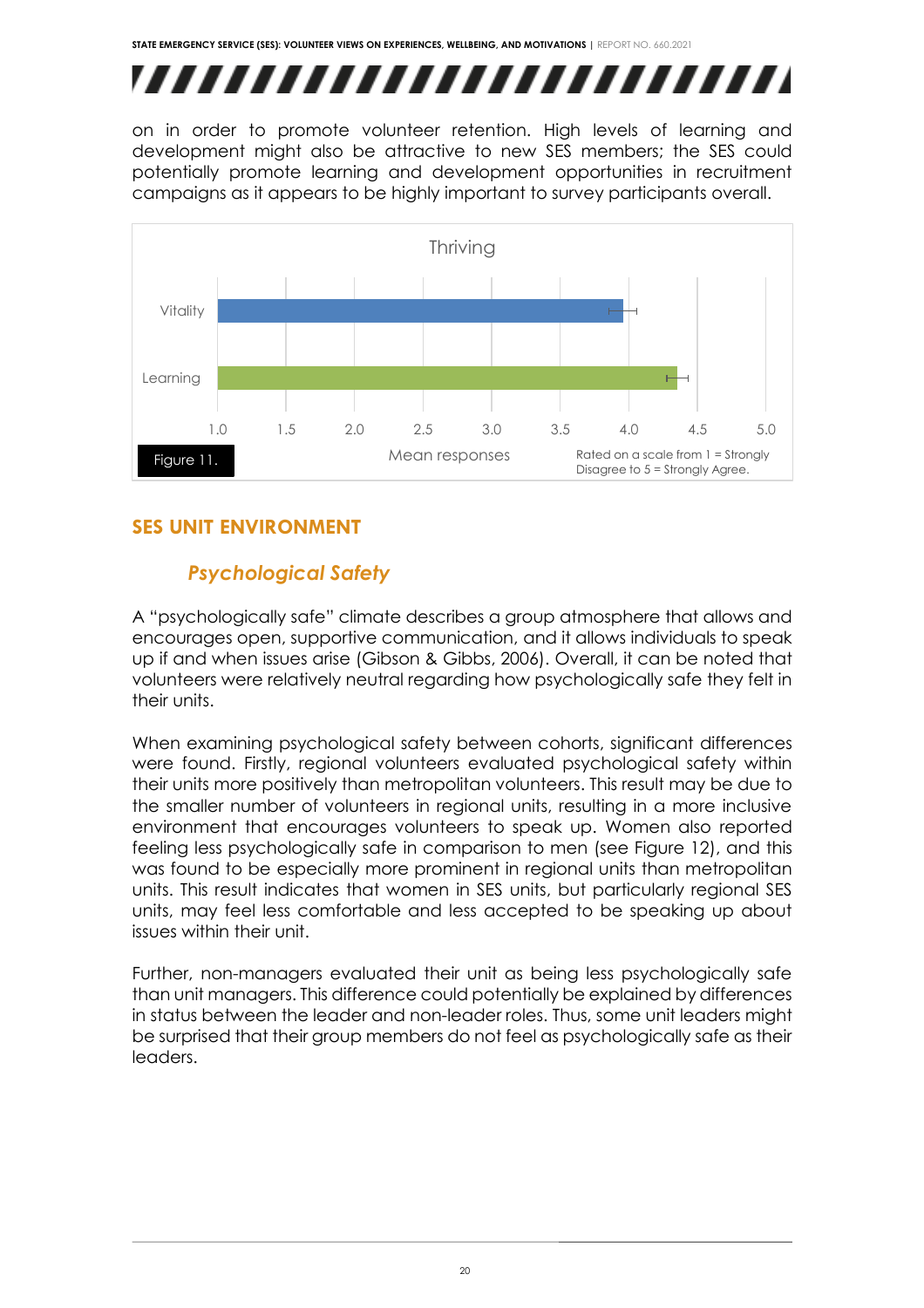

### *Climate for Inclusiveness*

An inclusive climate is defined by the extent in which individuals of different backgrounds feel valued, integrated, and included in decision-making processes (Nishii, 2013). On average, volunteers felt valued for their differences and only somewhat included in their unit's decision-making processes. While the differences between those born in Australia and those that were not born in Australia were not significant, there was a significant difference between metropolitan and regional volunteers with regards to feeling valued for their differences and included in decision-making processes. In comparison to metropolitan volunteers, regional volunteers tended to report significantly higher integration of differences and inclusion in decision-making processes occurring within the unit (see Figure 13). This result informs us of a need to explore ways to include metropolitan volunteers in decision-making processes that occur in SES units that are potentially larger, in addition to finding ways to make them feel more valued for their individual differences.



Similarly, non-managers reported lower levels of integration of differences and inclusion in decision-making processes. However, this result could be attributed to the leaders' status within the unit, which may result in them feeling more valued, in addition to having more control over the decision-making processes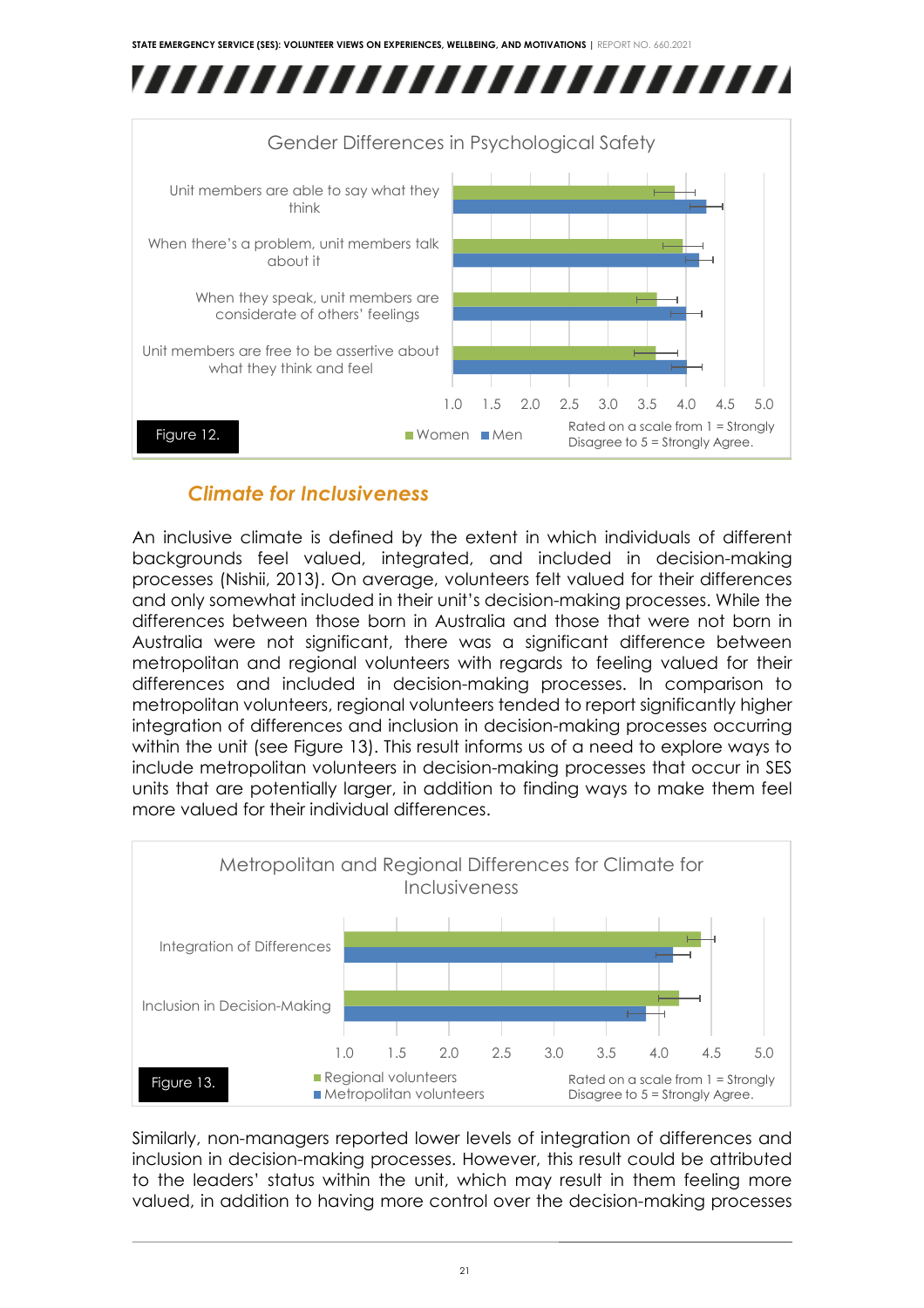# ,,,,,,,,,,,,,,,,,,,,,,,,,,

occurring within the unit. Women also reported feeling less included in decisionmaking processes in comparison to men (see Figure 14), and similarly to psychological safety, this was found to be more prominent for women volunteering in regional SES units than those volunteering in metropolitan units.



## *Leader Behaviours*

Two types of leadership behaviours were measured in the survey: *consideration* and *initiating structure*. *Consideration* is a type of leadership behaviour that centres on concern for the wellbeing of organisational members. It involves providing organisational members with expressions of support, or displays of approachability and warmth (Lambert et al., 2012). *Initiating structure*, refers to the act of clarifying task responsibilities and setting up performance expectations (Lambert et al., 2012).

The questionnaire asked participants about their leaders' behaviour both during call outs and outside of it (i.e., day-to-day). Importantly, volunteers generally reported that their unit manager typically behaved in positive ways (refer to Figure 15) for both considerate and initiating structure behaviours across both types of situations. While no significant cohort differences were found across the situations, it was discovered that perceptions of positive leadership behaviours during call-outs and day-to-day were strongly associated to both the volunteers' role satisfaction and intentions to remain.

As no significant cohort differences were observed, this indicates that, as a general rule, leader behaviours within the SES are regarded very positively by the volunteers.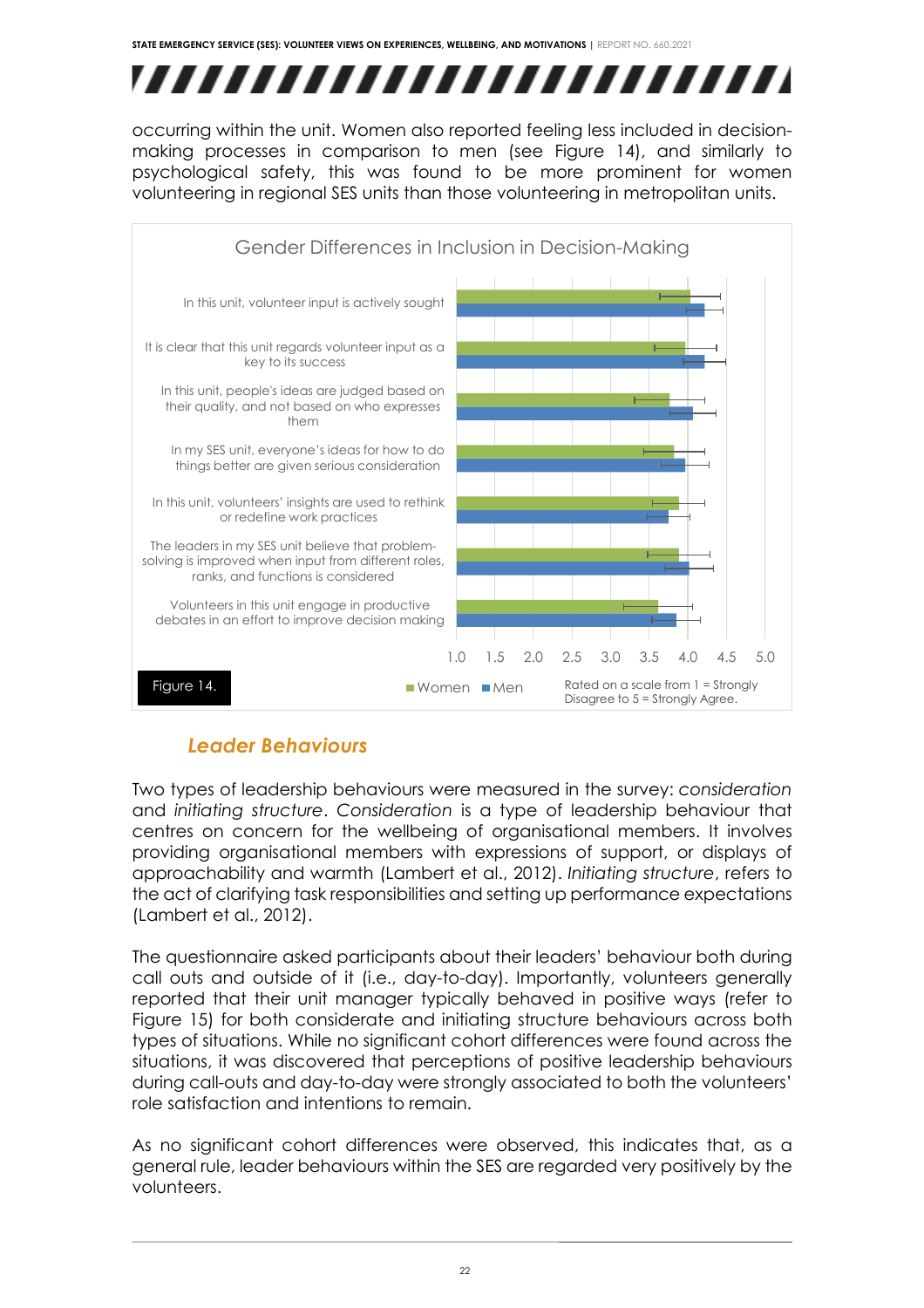



## *Social Support from Team Members*

To further assess social support within the unit, we added in an additional measure to evaluate the level of social support that volunteers receive from their team members who are non-leaders. Overall, volunteers reported that they often received social support from their team members. As shown in Figure 16, volunteers reported that they feel respected by their team members, and could reach out to their team members for help and support if they need it. There were also no significant differences between cohorts, thus implying that overall, social support from team members is regarded very positively by volunteers who responded to the survey.

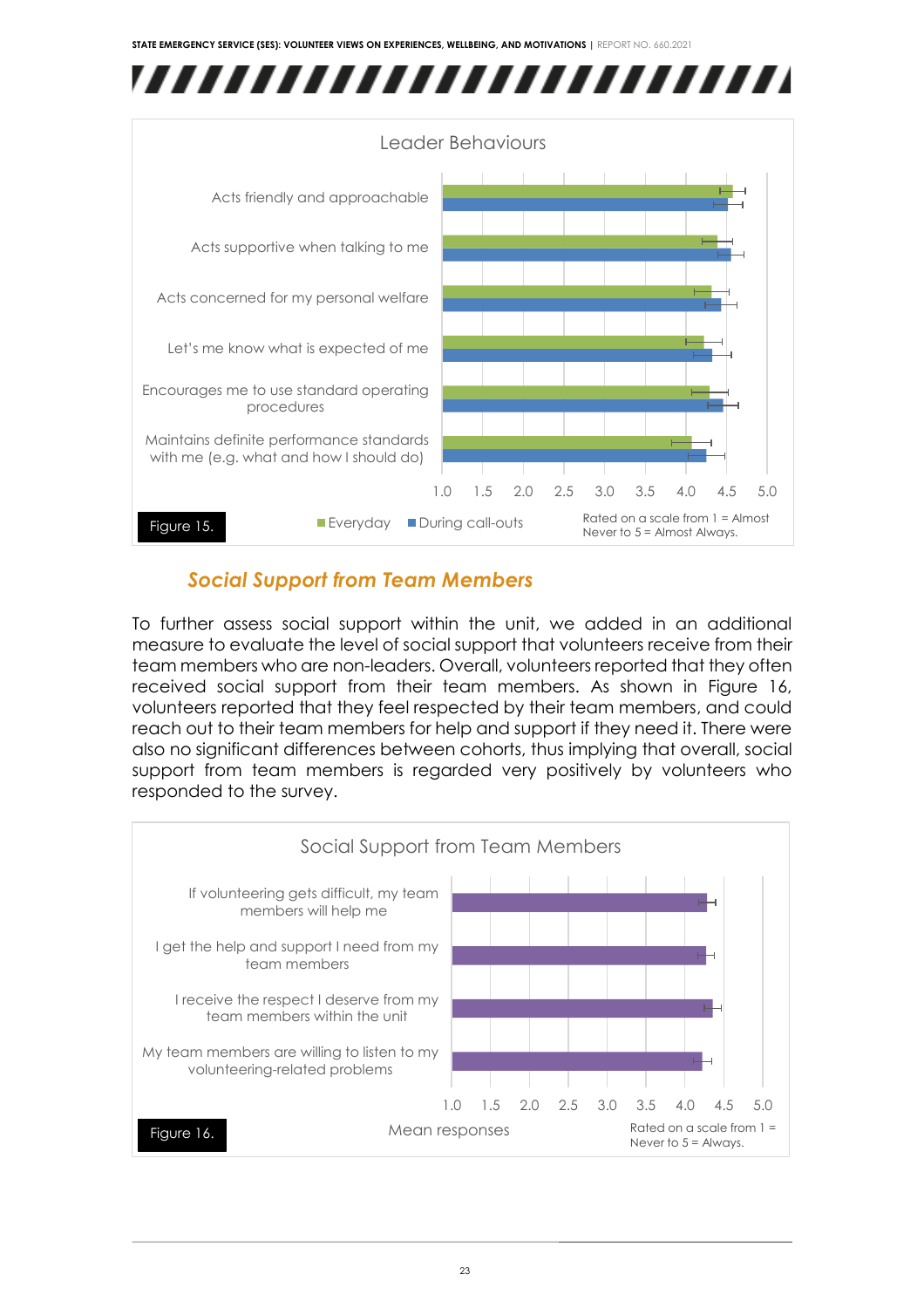## ,,,,,,,,,,,,,,,,,,,,,,,,,

## <span id="page-24-0"></span>**INTENTIONS TO REMAIN**

## *Volunteer Retention*

More than half of the volunteers from this sample were intending to stay within their current unit and the SES for at least the next two years (see Figure 17). Turnover in the SES nationally has hovered around 25%, and the results of this survey suggested that approximately 10% were likely to leave within the next two years, with a further 13% being undecided.

Approximately 90% of volunteers indicated that they are likely or very likely to recommend SES to others as an organisation to volunteer with, suggesting that word of mouth from existing members is likely to be a good avenue for volunteer recruitment. Thus, a recruitment method involving word of mouth could potentially be explored and expanded on in the future (e.g., "Recruit a Friend" campaigns).



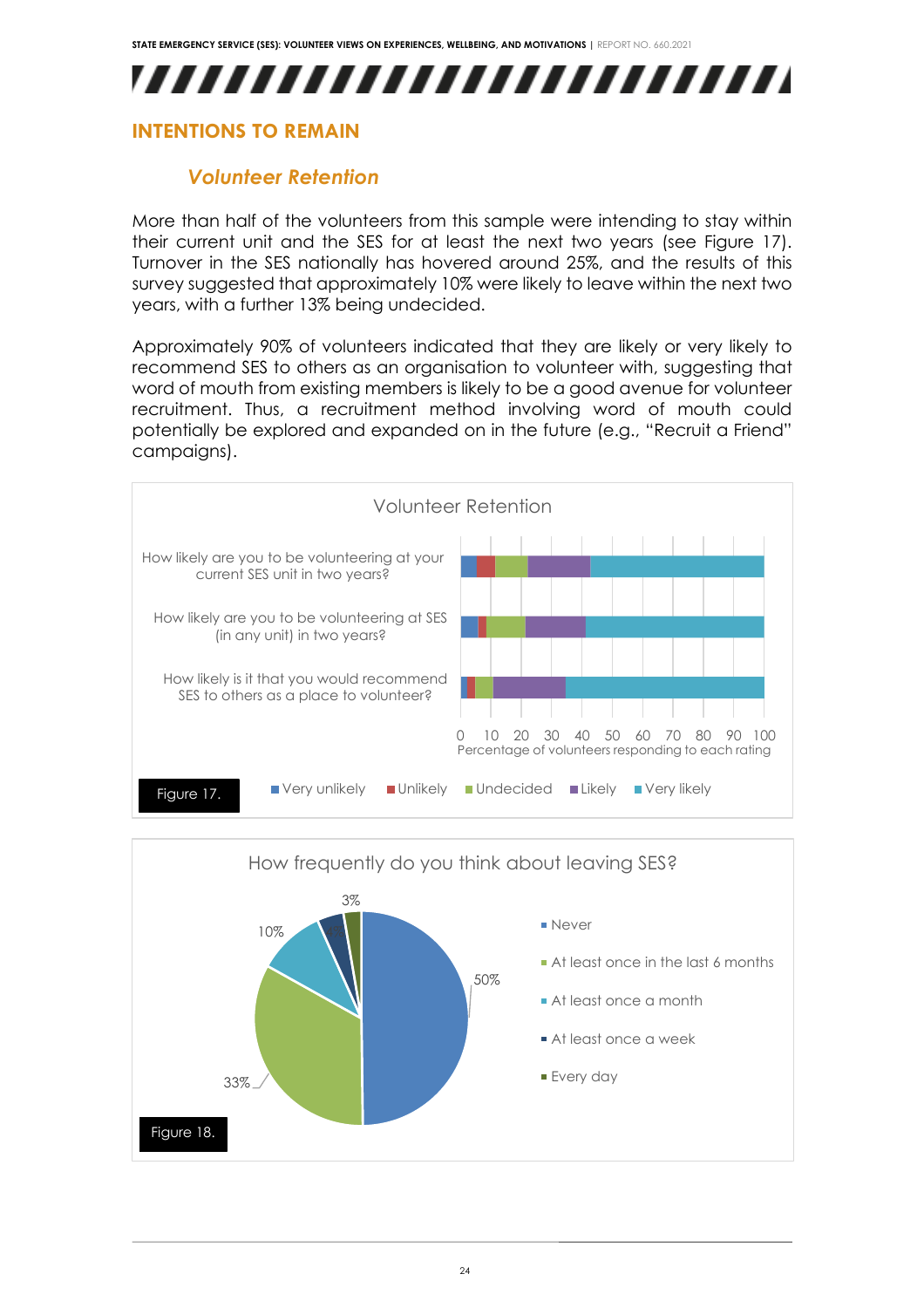## ,,,,,,,,,,,,,,,,,,,,,,,,,,

When asked how frequently a volunteer considers leaving the SES, approximately 83% of the survey sample either never thought about leaving or considered leaving the SES at least once in the last six months. Approximately 18% of men and 12% of women reported considering leaving the SES on an everyday, weekly, or monthly basis. When comparing cohort differences and its relationship with how frequently one considers leaving, no meaningful age differences were found. As can be noted in Figure 19, there were no significant age differences between those who considered leaving everyday and those who never considered leaving, thus highlighting that there is a strong likelihood that no specific age groups within this sample are at risk of turnover.



The volunteers were also asked to pick one out of the four statements below to describe how they feel about volunteering with the SES, and majority of the participants responded that they can and want to stay with the SES (76.4%), with 14.2% of participants indicating that they want to stay, but may have to leave.

|                     | <b>Stayers</b>                                                                                         | <b>Leavers</b>                  |
|---------------------|--------------------------------------------------------------------------------------------------------|---------------------------------|
| <b>Reluctant</b>    | I WANT TO LEAVE the SES but I                                                                          | I WANT TO STAY in the SES but I |
|                     | feel like I HAVE TO STAY                                                                               | may HAVE TO LEAVE               |
|                     | $(5.8\%)$                                                                                              | $(14.2\%)$                      |
| <b>Enthusiastic</b> | I WANT TO STAY in the SES and I                                                                        | I WANT TO LEAVE the SES and I   |
|                     | CAN STAY if I want to                                                                                  | CAN LEAVE if I want to          |
|                     | $(76.4\%)$                                                                                             | $(3.6\%)$                       |
|                     | Tailet at Alexandria and alexandria and according to all and and controlled and and according the APP. |                                 |

Table 4*. Statements describing how volunteers feel about volunteering with the SES.*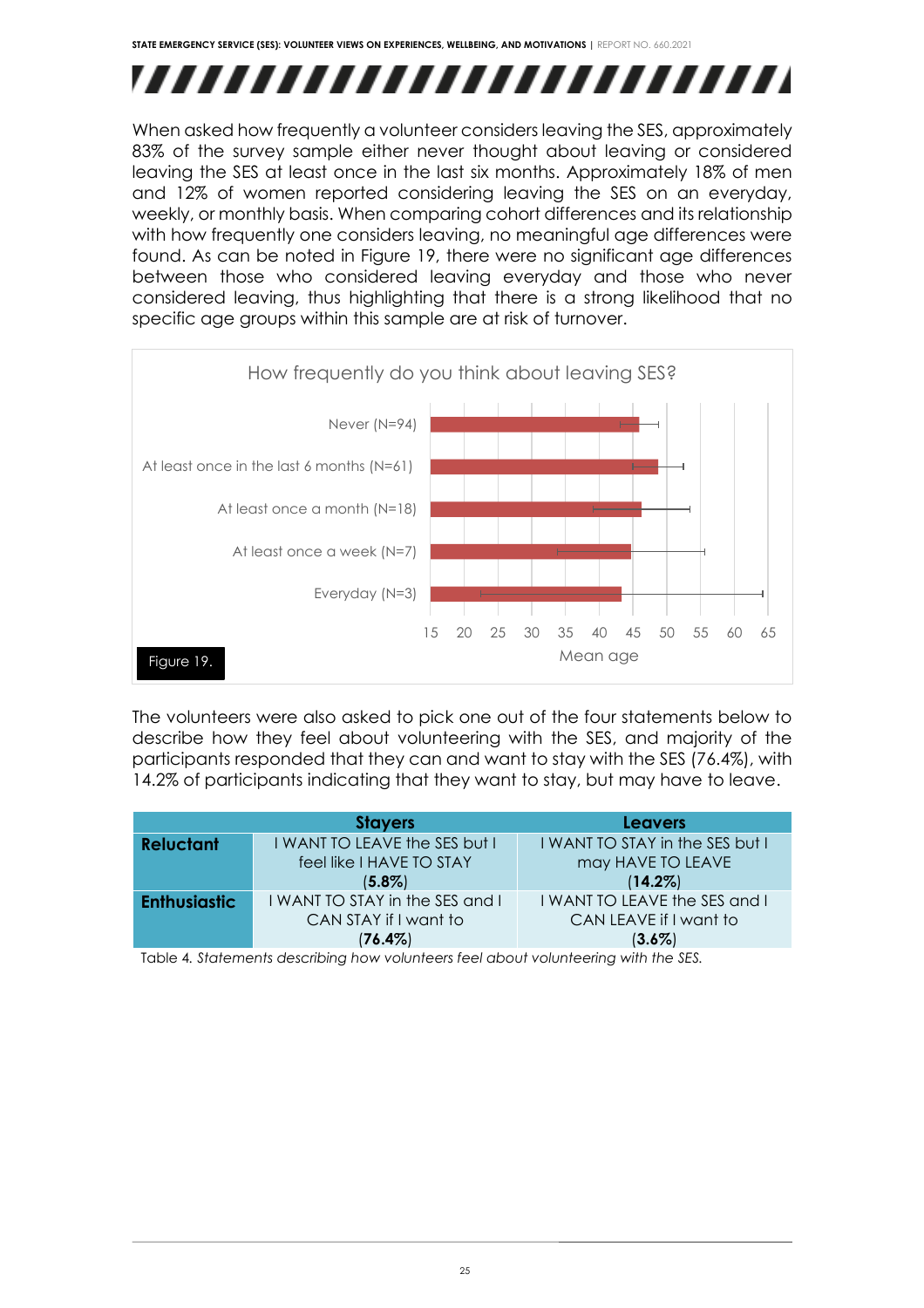

#### *Volunteer Retention Drivers*

As shown below in Figure 20, various aspects of the volunteering experience were found to be linked to the volunteers' intentions to stay with the SES. Thus, these aspects should be considered as key drivers to be focused on for volunteer retention. When comparing the significance of these different aspects on retention, it was found that an inclusive climate, social support from team members, role satisfaction, and feeling energetic about their volunteering role (as indicated in the green boxes), were particularly important in influencing the volunteers' intentions to remain. Therefore, special attention should be paid to these aspects of volunteering in order to further retain volunteers within the units.





Figure 20. Key volunteer retention drivers.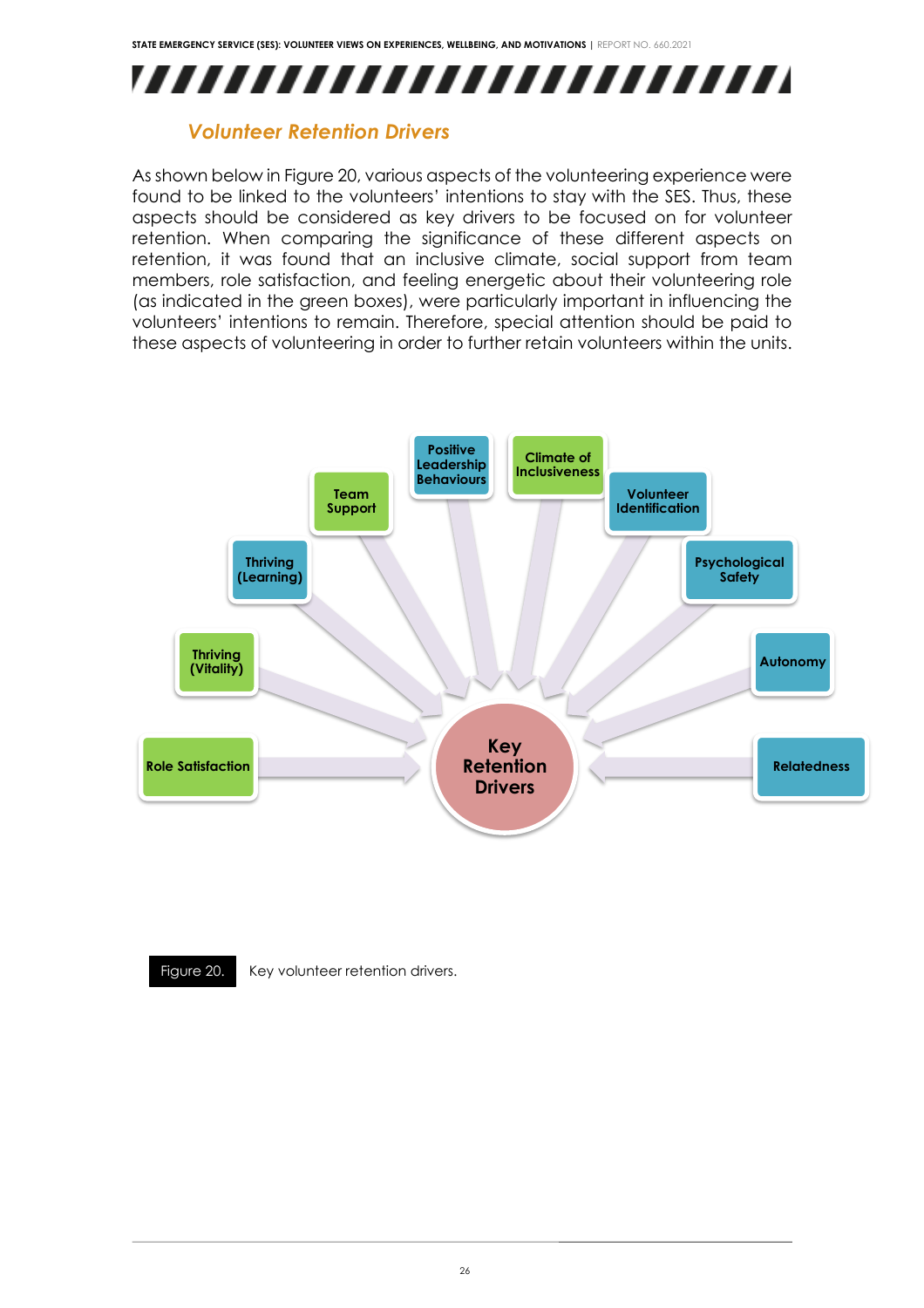# ,,,,,,,,,,,,,,,,,,,,,,,,,,

## <span id="page-27-0"></span>**COMPARING CAT 2018-19 AND 2019-20 FINDINGS**

In this section, we will use and compare the data of the participants who completed both the CAT 18-19 and 19-20 surveys. The purpose of this comparison is to examine changes in the overall SES volunteering experience in the last 12 months. This will help determine which areas have improved, which areas are in need of some work, and which areas have stayed relatively the same. We will then discuss the overall key implications of these findings to better inform volunteer leaders and organisation managers on how to better improve the current state of volunteering for SES volunteers. It is important to bear in mind that when making comparisons like these, we are focusing only on participants who voluntarily completed both surveys, so the sample will be biased in some (unknown) respects.

### <span id="page-27-1"></span>**PARTICIPANT DEMOGRAPHICS**

Of the 226 participants who responded to the CAT 19-20 survey, 136 were repeat responders (i.e., they also participated in the CAT 18-19 survey). However, due to incompleteness in survey responses, only the results of 95 participants will be discussed, and will be referred to as the comparison group for the remainder of this report.

#### *Age*

The average age of the comparison group is 48.8 years (standard deviation = 14.1 years), with participants ranging in age between 18 and 85 years old. As seen in Table 5 below, the cohort ranging in age between 36 and 45 years is wellrepresented in comparison to the overall SES population. Similarly, the cohort aged 66 years and older is also fairly comparable. Differences between the cohort ranging in age between 26 and 35 years is rather minimal. However, it should be noted that the cohorts ranging in age between 46 and 55 years, and 56 and 65 years are over-represented in the comparison sample. The opposite was true for the cohort aged 25 years and under. These differences should be kept in mind when comparing survey findings between different age groups.

|                               | <b>Overall SES population</b> | <b>Comparison sample</b> |
|-------------------------------|-------------------------------|--------------------------|
| <b>Number of participants</b> | 2033                          | 95                       |
| <b>Below 26 years</b>         | 16.4%                         | 5.4%                     |
| $26 - 35$ years               | 21.3%                         | 17.2%                    |
| $36 - 45$ years               | 19.6%                         | 19.4%                    |
| $46 - 55$ years               | 16.7%                         | 21.5%                    |
| $56 - 65$ years               | 14.3%                         | 22.6%                    |
| Above 65 years                | 11.6%                         | 14.0%                    |

Table 5*. Age representation within the overall SES population and the comparison sample.*

#### *Gender*

As of March 2020, the overall SES population in WA consisted of 61.1% men and 38.9% women. Observing Table 6, it can be noted that the gender representation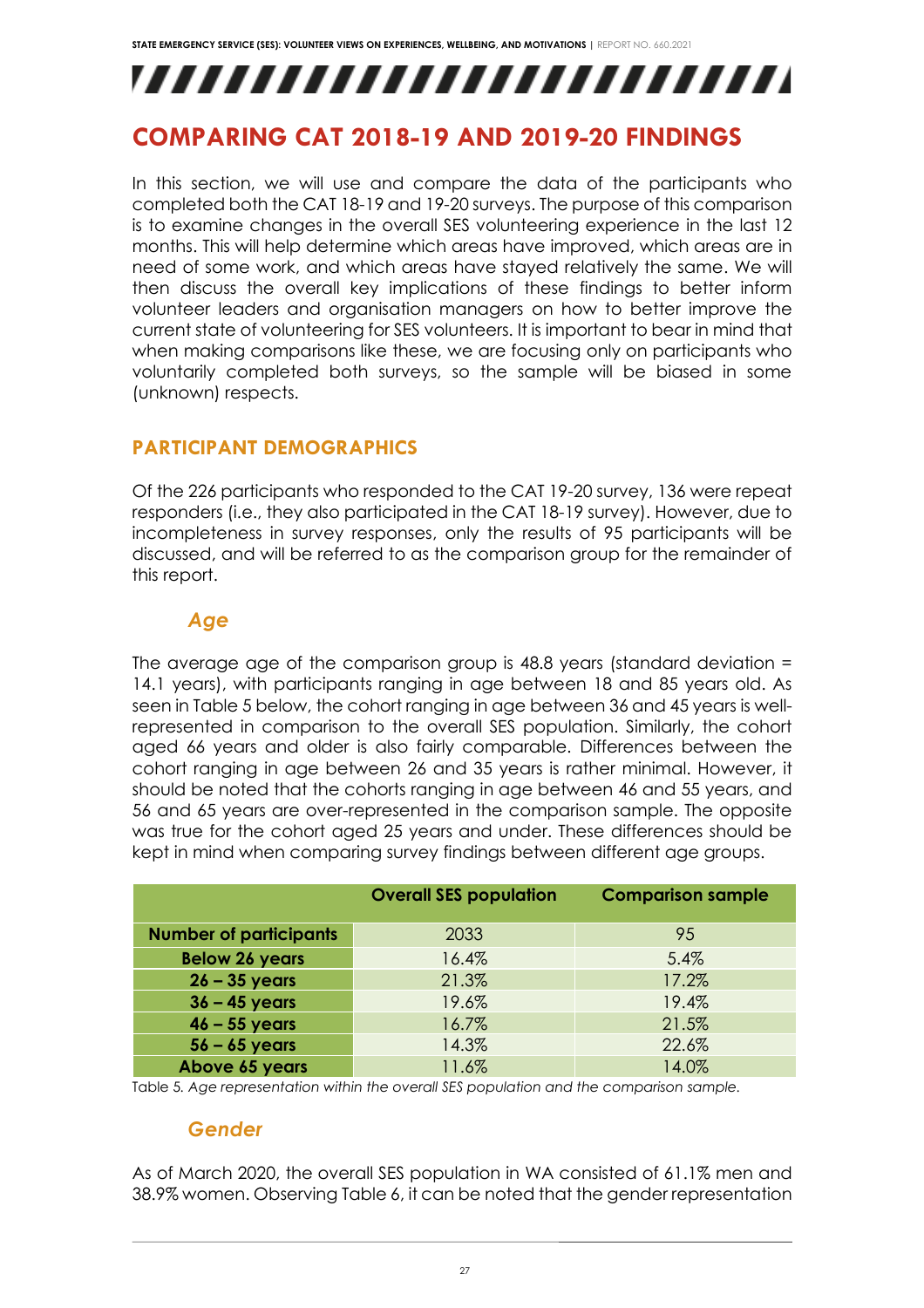# ,,,,,,,,,,,,,,,,,,,,,,,,,,

within the comparison sample is fairly representative of the SES population in WA at the time that these data were collected. There were also no significant differences found when comparing the number of leaders between male and female volunteers. Additionally, the gender representation across metropolitan and regional units were fairly characteristic of the overall SES population.

|                                     | <b>Gender breakdown</b>                            |       |  |
|-------------------------------------|----------------------------------------------------|-------|--|
|                                     | <b>Female volunteers</b><br><b>Male volunteers</b> |       |  |
| <b>Overall SES population in WA</b> | $61.1\%$                                           | 38.9% |  |
| <b>Comparison sample</b>            | 62.8%                                              | 35.1% |  |
| <b>Metropolitan units</b>           | 64.2%                                              | 32.8% |  |
| <b>Regional units</b>               | 59.3%                                              | 40.7% |  |
| Leader representation               | 20.3%                                              | 9.1%  |  |

Table 6. Gender representation within the overall SES population and the comparison sample.

### *Nationality and Ethnicity*

From the comparison sample, 68.1% of the participants were born in Australia, and 31.9% of participants were born in a different country. Table 7 below illustrates the different ethnicities represented in the comparison sample. The majority of the sample identified themselves as being of Australian ethnicity. This is followed by European, representing almost a quarter of the sample. Other ethnicities were represented by at least one member of the SES. However, the ethnic diversity is particularly low due to the smaller sample size.

| <b>Ethnicity</b>      | Percentage (%) |
|-----------------------|----------------|
| <b>Australian</b>     | 72.6           |
| <b>New Zealander</b>  | 2.1            |
| <b>Asian</b>          | 4.2            |
| <b>Indian</b>         | 1.1            |
| <b>Middle Eastern</b> | 2.1            |
| European              | 22.1           |
| Prefer not to say     | 11             |

Table 7*. Ethnicity representation within the comparison sample.*

## *Tenure (Years)*

In the comparison sample, the average number of years spent volunteering for the SES was 10.3 years (SD = 9.7), with an average of 10.3 years (SD = 9.7) spent volunteering for their current unit. As shown in Table 8, about 14% of the sample were relatively new to the SES (volunteering for two years or less), whereas the remaining 76% had been with the SES for two years or longer. Thus, in the sample, there is a larger representation of long-term volunteers. This is in contrast with the overall SES population, in which almost 50% of the population in WA are new volunteers, with the remaining 50% having been with the SES for two years or longer.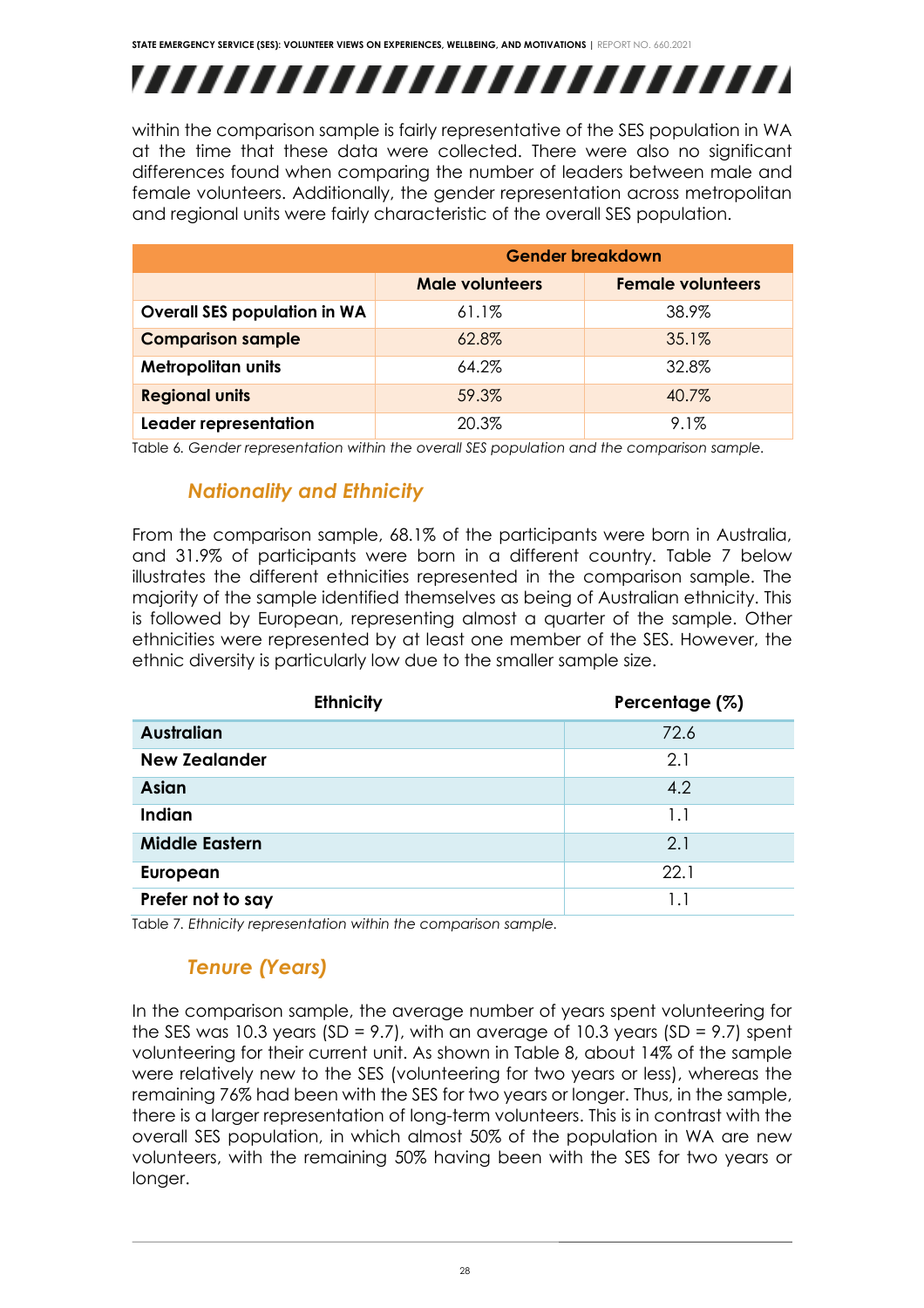

| <b>Tenure breakdown</b> |                               |                    |                                   |                    |
|-------------------------|-------------------------------|--------------------|-----------------------------------|--------------------|
|                         | SES population ( $N = 2033$ ) |                    | <b>Comparison sample (N = 95)</b> |                    |
|                         | <b>SES Tenure</b>             | <b>Unit Tenure</b> | <b>SES Tenure</b>                 | <b>Unit Tenure</b> |
| $0 - 2$ years           | 45.5%                         | 48.9%              | 13.7%                             | 13.7%              |
| $2 - 4$ years           | 14.2%                         | 14.5%              | 17.9%                             | 17.9%              |
| $4 - 6$ years           | 8.5%                          | 8.6%               | 18.9%                             | 18.9%              |
| $6 - 8$ years           | 7.1%                          | 6.4%               | 8.4%                              | 8.4%               |
| $8 - 10$ years          | 4.9%                          | 4.4%               | 11.6%                             | 11.6%              |
| $10 - 15$ years         | $6.9\%$                       | 6.3%               | 9.5%                              | 9.5%               |
| $15 - 20$ years         | 4.8%                          | 3.6%               | 6.3%                              | 6.3%               |
| $20 - 30$ years         | 5.0%                          | 4.7%               | 6.3%                              | 6.3%               |
| Over 30 years           | 3.1%                          | 2.6%               | 7.4%                              | 7.4%               |

Table 8*. Current unit and overall SES tenure of the SES population and the comparison sample.* 

#### *Volunteer Roles*

Of the 95 repeat participants, 16 (16.8%) identified themselves as Unit Managers. Out of the 66 SES units across WA, 16 units were represented by at least one Unit Manager, resulting in an overall leader representation percentage of 24.2%.

#### *Metropolitan and Regional Representation*

Out of the 66 SES units in WA, 33 (50.0%) were represented by at least one respondent. The representation from each of the 12 regions can be observed in Figure 21 on the following page. Approximately 70% of the respondents were metropolitan volunteers (including SWORD2), with the remaining 30% of the sample volunteering in the remaining regions. Observing the overall regional data from the time of data collection, it can be noted that the volunteer representation from the Goldfields Midlands, Kimberley, Lower South West, and Pilbara regions were quite similar to the representation in these regions from the overall SES population in WA. However, the Metropolitan region was overrepresented in the comparison sample. The remaining regions were underrepresented.

<sup>2</sup> It is important to note that at the time of data collection, SWORD was treated separately as its own region.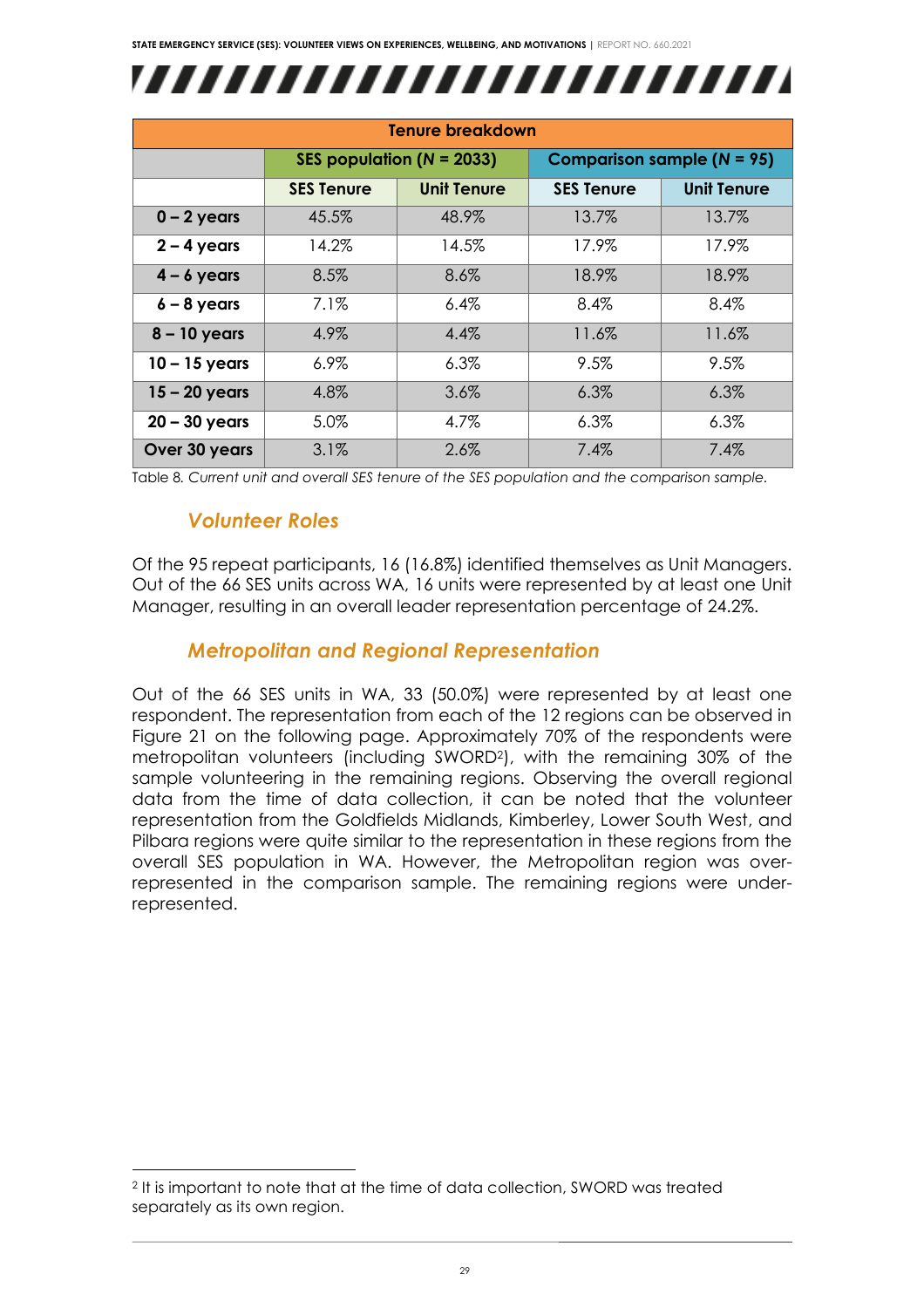

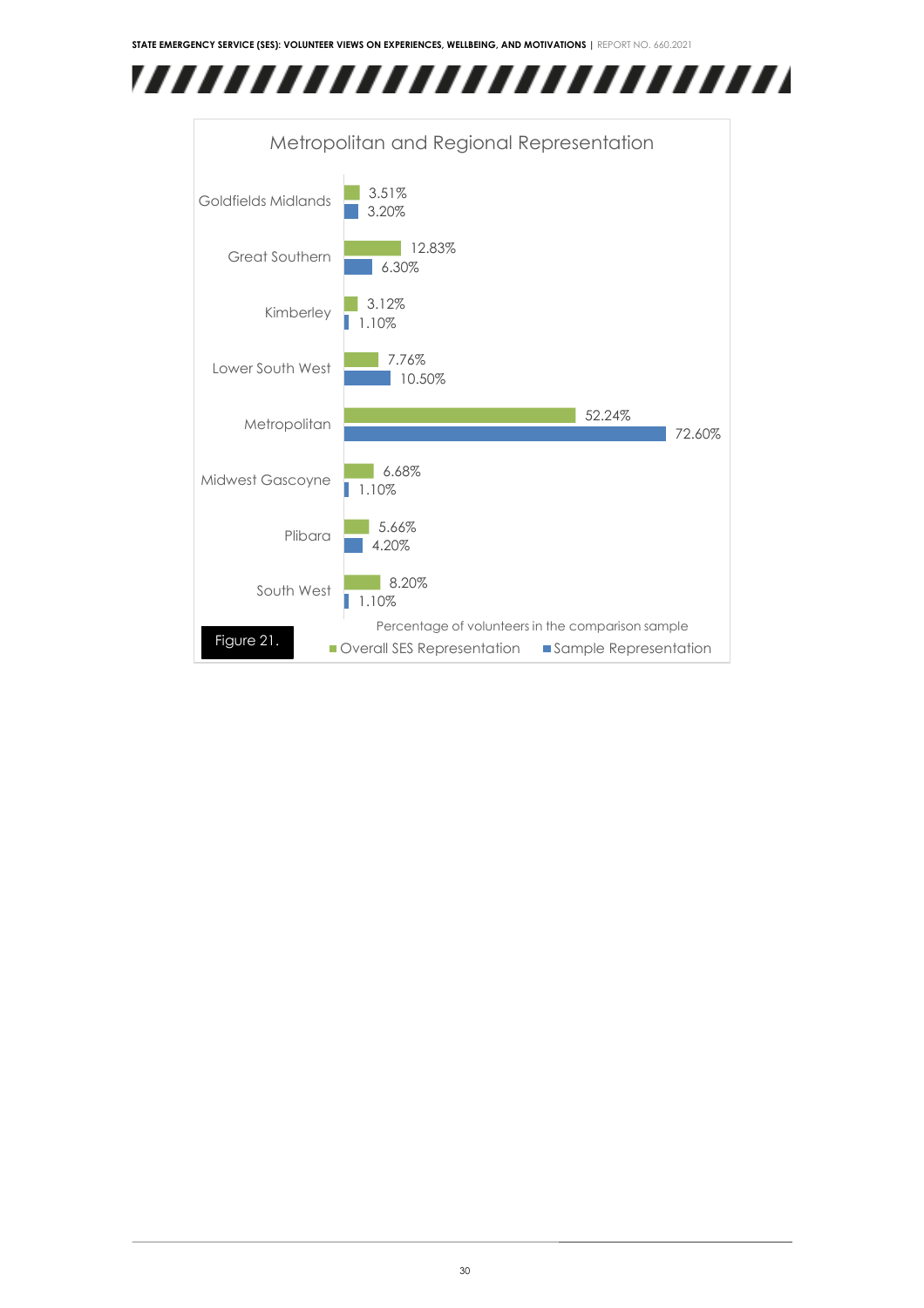# ,,,,,,,,,,,,,,,,,,,,,,,,,,

## <span id="page-31-0"></span>**REASONS TO STAY**



First, we compared the different reasons that volunteers have indicated as being key motives for them to continue volunteering with the SES. Figure 22 shows each reason along with the mean responses. It should be noted that the top five reasons why volunteers stay with the SES was similar in both 18-19 and 19-20:



Of the 12 reasons to choose from, four were found to be stronger for the volunteers in 19-20, in comparison to 18-19. These include; having a reputation of being an emergency services volunteer, learning new skills, using existing skills and knowledge, and finally, meeting new people. These differences indicate a positive result as it implies that these areas have improved for the volunteers in the last 12 months. Based on this result, it is implied that in the last year, volunteers felt more recognised and acknowledged for their contribution as an emergency service volunteer, and that they were more able to learn new skills, use existing skills, in addition to being more able to meet new people.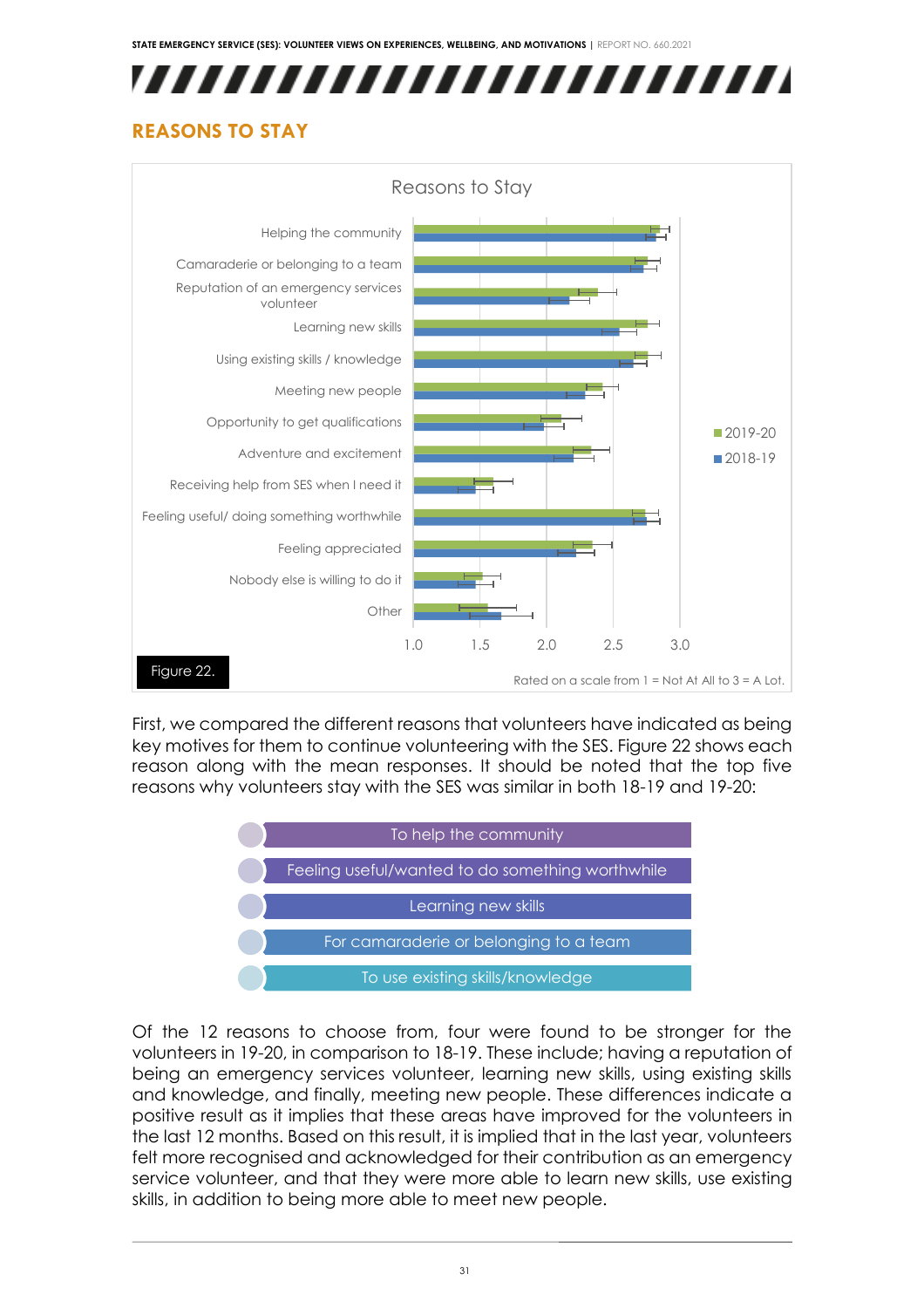## ,,,,,,,,,,,,,,,,,,,,,,,,,

### <span id="page-32-0"></span>**VOLUNTEER NEEDS**

This section will compare the differences in how autonomous, socially connected, and competent the volunteers have felt in the last 12 months.



## *Needs Satisfaction*

When looking at the different psychological needs of volunteers in Figure 23, it can be observed that the volunteers' needs for relatedness, autonomy, and competence have all generally increased, although this result was not significant. A result that was consistent in both 18-19 and 19-20 was that volunteers generally agreed that their need for relatedness and competence was satisfied. However, volunteers in the sample were rather neutral (i.e., close to the middle point, 3, on the response scale) with regards to how autonomous they felt in their volunteering role.

Of the three, the need for autonomy increased the most, with volunteers reporting that they felt like they had more independence in the way they could perform their SES tasks. However, volunteers also reported that they felt like they had to perform tasks in their volunteering role that they did not want to do. As psychological needs are related to volunteer turnover intentions (Gagné, 2003), it is imperative that volunteers feel autonomous, socially connected, and competent in their roles. Thus, we will later outline different strategies to help a volunteer leader better satisfy their volunteers' psychological needs.

## <span id="page-32-1"></span>**VOLUNTEER ROLE AND IDENTITY FIT**

In this next section, we will compare the extent in which volunteers identified with their role, current SES unit, and the overall emergency services organisation in 19- 20, in comparison to 18-19.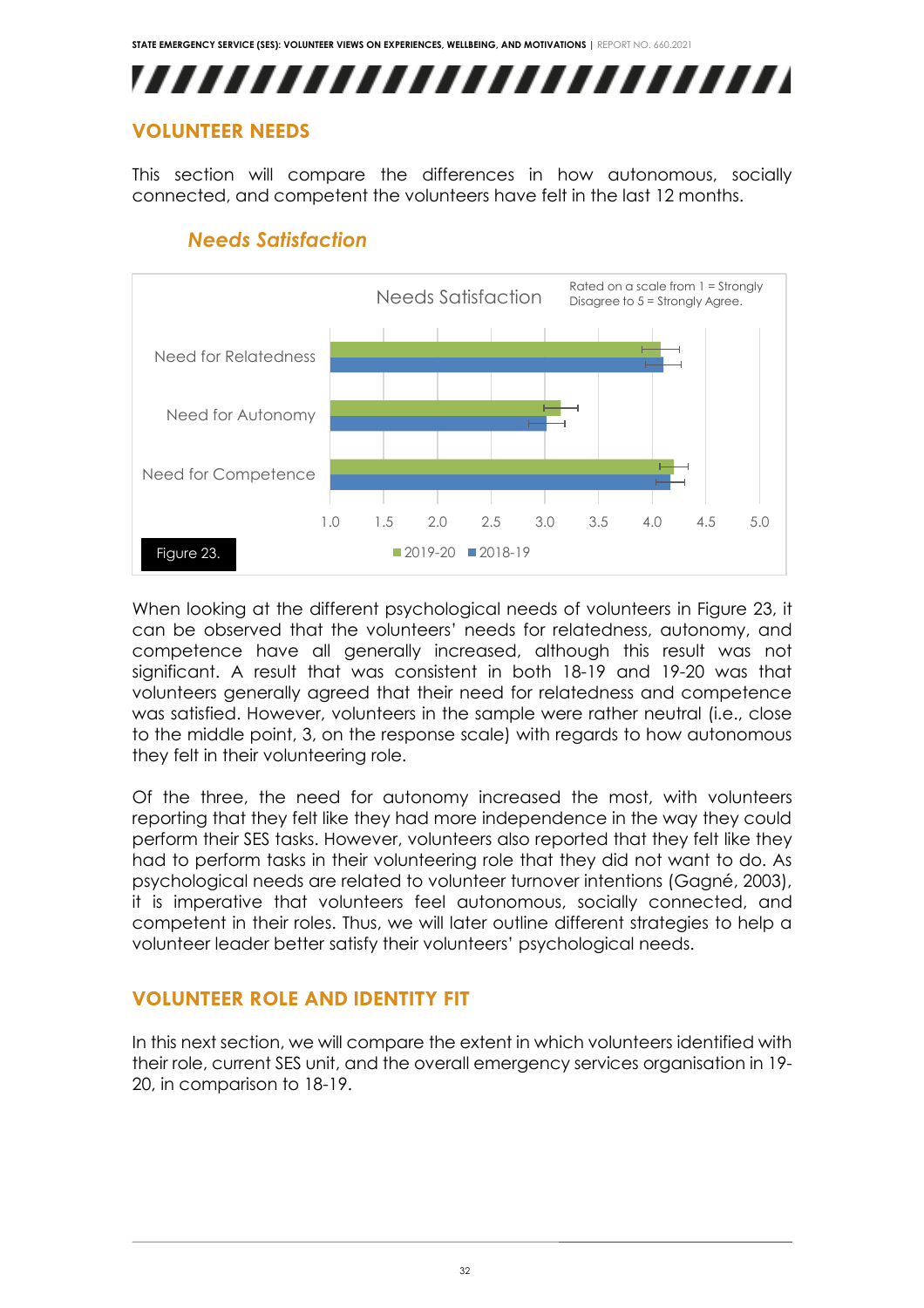

## *Volunteer Identity*

Overall, from Figure 24, it can be noted that volunteers in the comparison sample generally agreed that they identified strongly with their volunteering role, in both 18-19 (rating of 4.18 out of 5) and 19-20 (rating of 4.25 out of 5). There was no significant increase or decrease in volunteer identification; thus, implying that in general, volunteers believed their role to be an important part of their identity.



## *Identification with Current SES Unit and Organisation*

When comparing how much a volunteer identifies with their SES unit, in comparison to the wider DFES organisation, it can be observed that volunteers identified much more strongly with their unit, than with the broader organisation. Referring to the diagrams in Table 9 below, volunteers indicated that they did not identify more or less with their current SES unit in 19-20 (rating of 5.16 out of 7) than they did in 18-19 (rating of 5.14 out of 7). In contrast, volunteers identified more so with DFES in 19-20 (rating of 3.60 out of 7) than they did in 18-19 (rating of 3.18 out of 7). Although volunteers identified more so with their unit than they do with the broader organisation, this increase signals a positive step towards volunteers feeling more aligned with DFES as part of their volunteering identity.



Table 9*. Identification with current SES unit and organisation in 2018-19 and 2019-20.*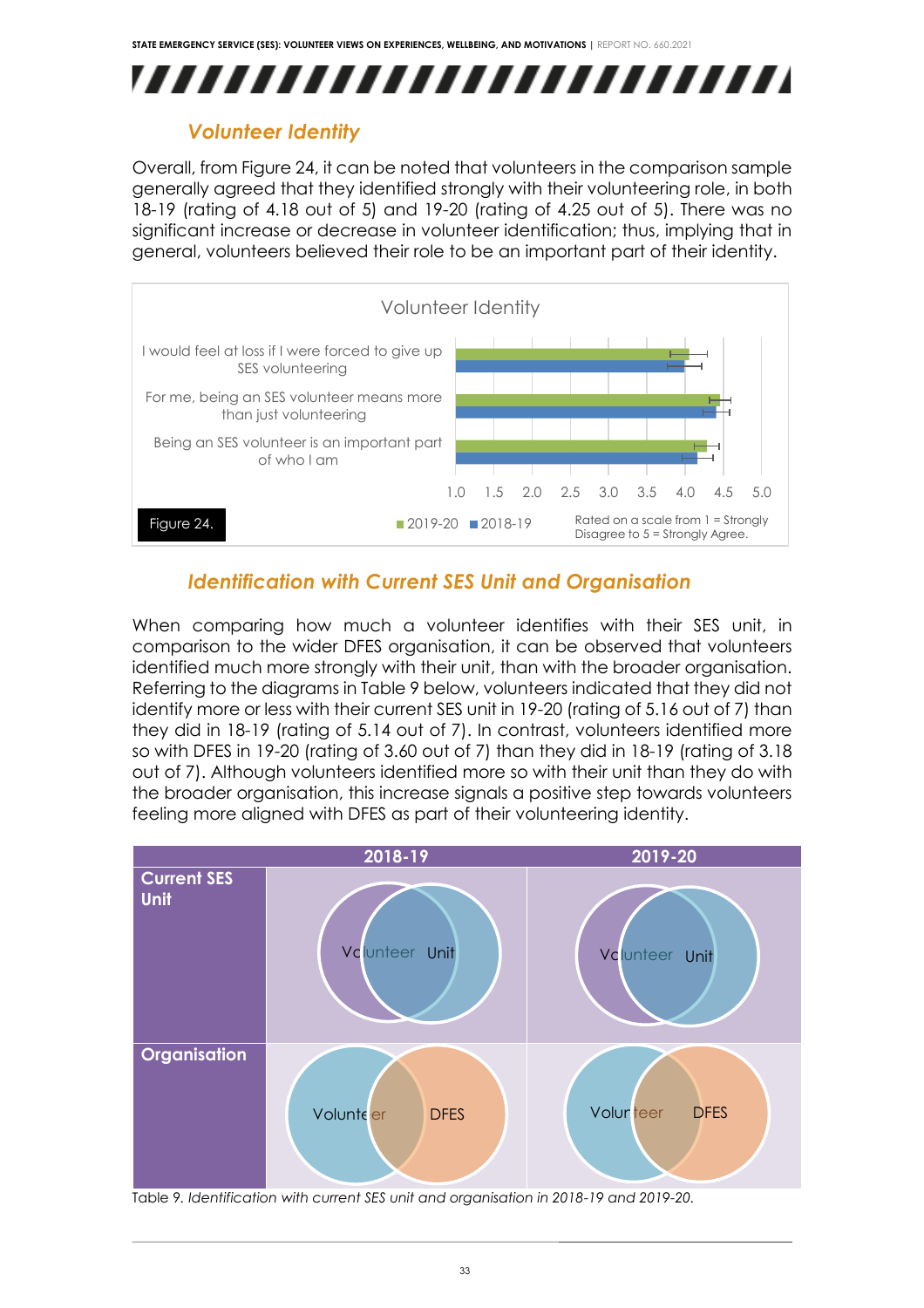## ,,,,,,,,,,,,,,,,,,,,,,,,,

### <span id="page-34-0"></span>**VOLUNTEER WELLBEING**

This section will compare results in 18-19 and 19-20 to assess for any changes in the volunteers' overall wellbeing. Specifically, this section will address volunteer role satisfaction and the extent in which volunteers were thriving in their roles.

## *Role Satisfaction*

Overall, most volunteers in the comparison sample were either moderately or extremely satisfied with their roles. This result was consistent and similar across 18- 19 (rating of 5.75 out of 7) and 19-20 (rating of 5.82 out of 7).



### *Thriving*

Thriving refers to the extent in which an individual is energetic about their role, and believes that they are continuously learning and developing in their role. Overall, volunteers agreed that they are thriving in their role, and that they are continuously learning. As shown in Figure 26, volunteers reported that they are learning and developing more in 19-20 (rating of 4.39) than they did in 18-19 (rating of 4.24). Specifically, volunteers reported that they see themselves continuously improving in their roles. However, volunteers were neutral with regards to their role being a source of energy for them, and this was similar across both surveys. As vitality was indicated as being an important driver of volunteer retention, it is imperative that this be improved for volunteers moving forward.

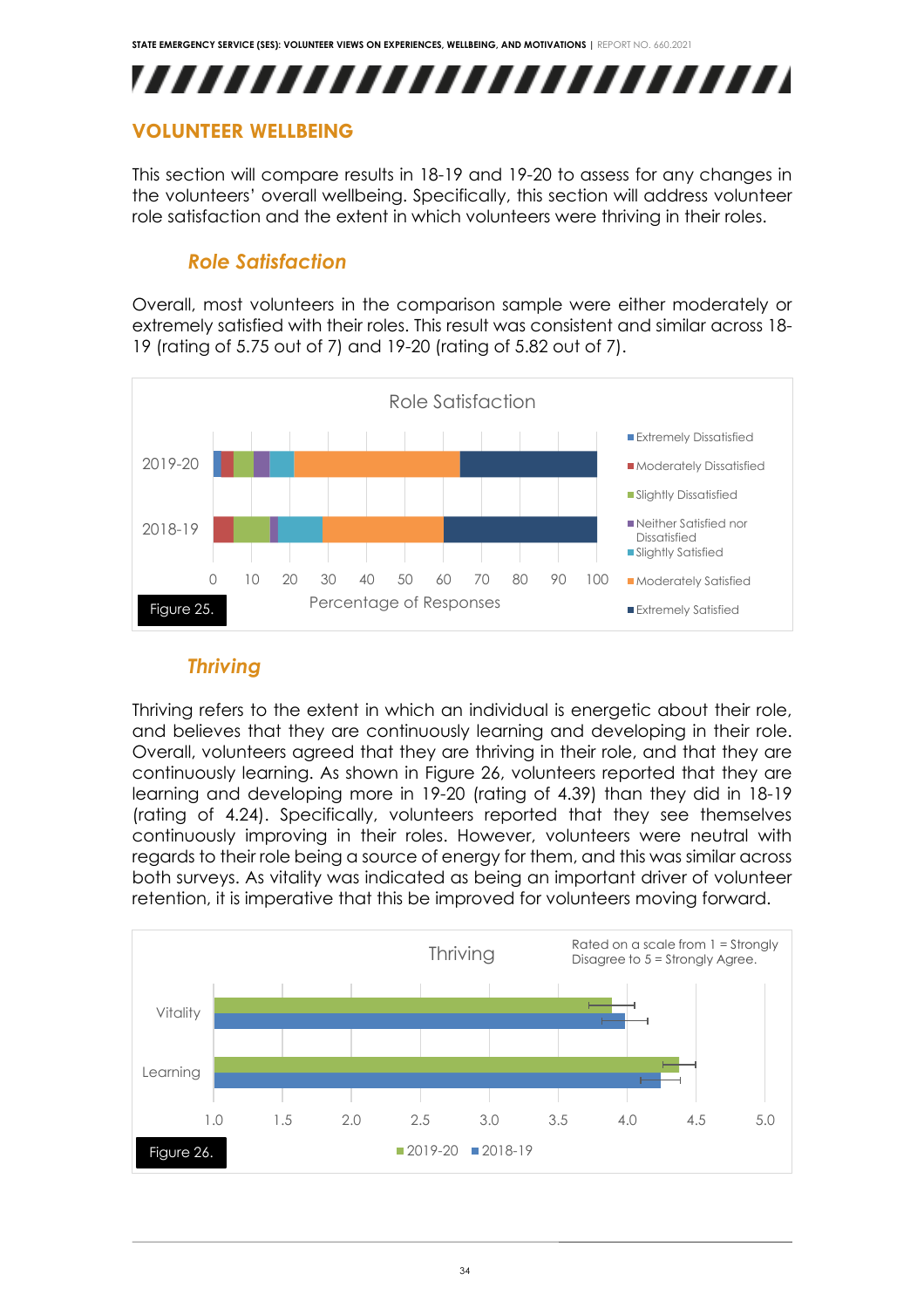

### <span id="page-35-0"></span>**SES UNIT ENVIRONMENT**

This section will examine the SES unit environment with regards to how safe volunteers feel about speaking up in their unit, how inclusive they believe their unit environment to be, in addition to comparing their leaders' behaviours during and outside of call-outs.

## *Psychological Safety*

When examining psychological safety, it can be noted that overall, volunteers reported that they felt neutral with regards to how safe they feel to speak up about issues within their unit, and be assertive with how they think and feel. This result was similar across both years. Although results in 19-20 show a slight increase in comparison to 18-19, this difference was not significant, thus highlighting a need to improve psychological safety in volunteers in order to allow them to feel like their units are a safe environment for them to have a voice.



## *Climate for Inclusiveness*



We also examined any changes to inclusiveness within a unit climate in the last 12 months. Specifically, we looked at the extent in which volunteers believed that their differences were valued and respected (i.e., integration of differences),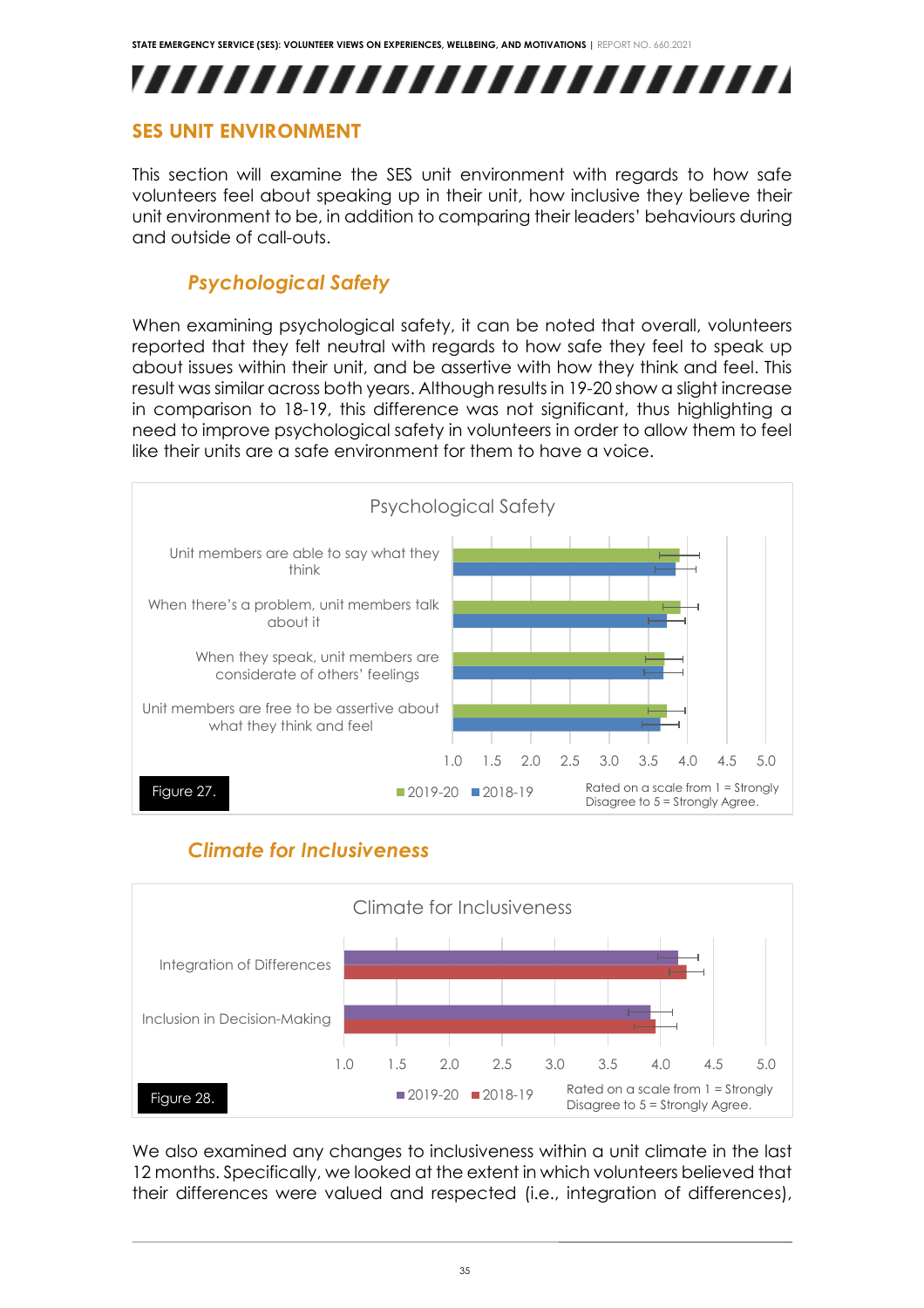## ,,,,,,,,,,,,,,,,,,,,,,,,,

and the extent in which volunteers believed that they were included in decisionmaking processes occurring within the unit.

Based on Figure 28, it was reported that volunteers did not feel differently with regards to how inclusive their unit climate was in 19-20 compared to 18-19. Although volunteers felt valued and respected for their differences, volunteers were rather neutral with regards to how included they felt in decision-making; thus, highlighting an important need to allow volunteers to give input in decisionmaking processes occurring within a unit. Furthermore, volunteers were asked if they believed their unit to be more inclusive, less inclusive, or relatively the same in comparison to the year before. About 80% of volunteers reported that their unit, in the last 12 months, was either more inclusive or have stayed relatively the same.



## *Leader Behaviours*

Overall, volunteers viewed their leaders as behaving rather positively, both during and outside of call-outs. Two leader behaviours were assessed; *consideration* and *initiating structure*. From Figure 29, it can be seen that volunteers agreed that their leaders were supportive and approachable in their behaviours during call-outs. Furthermore, volunteers agreed that their leaders were consistent at setting task goals and expectations when on call-outs. Both behaviours were found to be similarly positive, regardless of the year. Likewise, outside of call-outs, leaders were also rated rather positively in both leadership behaviours, with volunteers reporting their leaders as being considerate and effective at initiating structure in their units' everyday activities (see Figure 30).

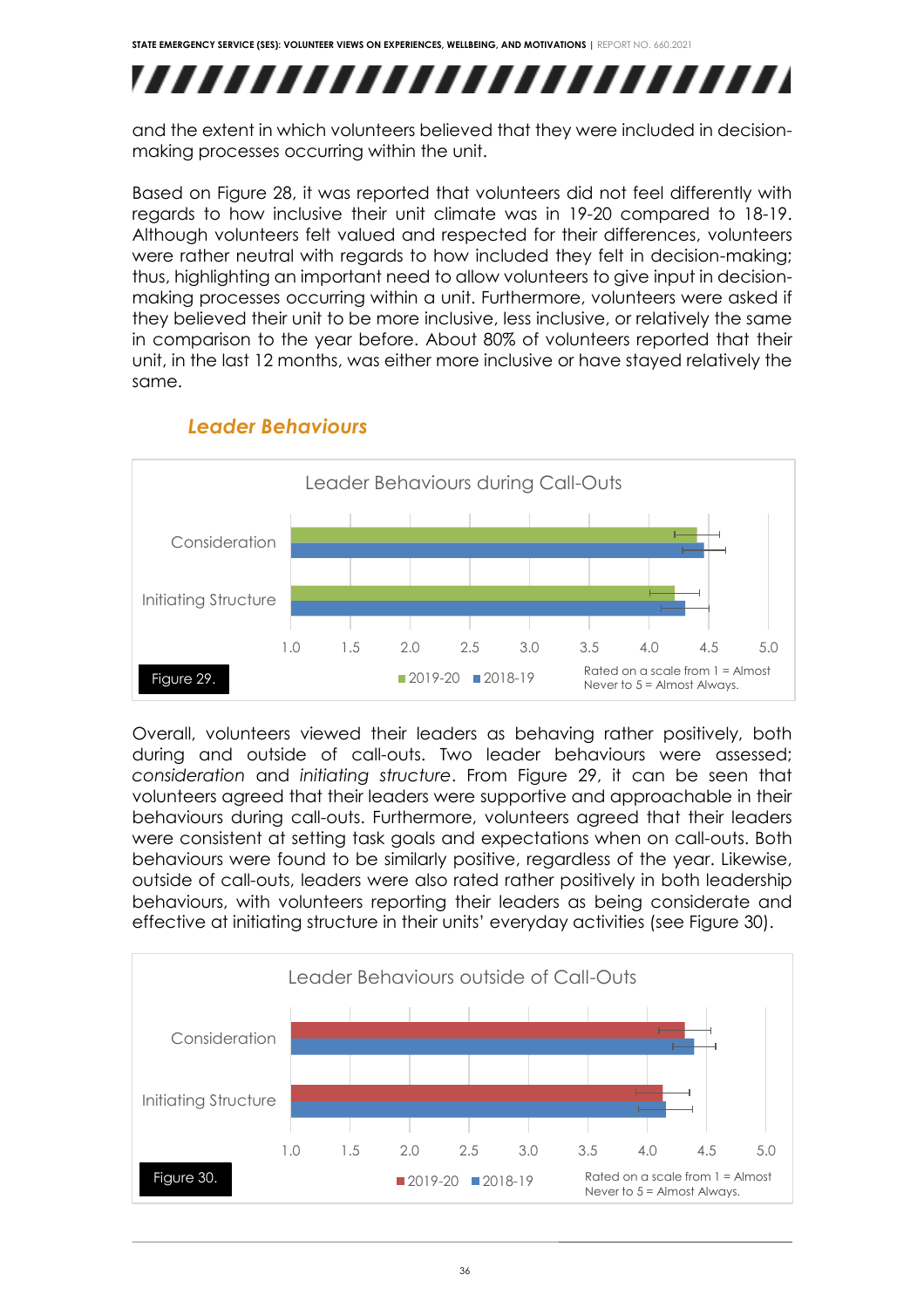## ,,,,,,,,,,,,,,,,,,,,,,,,,,

### <span id="page-37-0"></span>**INTENTIONS TO REMAIN**

## *Volunteer Retention*

When asked if a volunteer was likely to stay with their current SES unit in two years' time, 68% of the sample indicated that they were likely or very likely to in 19-20. In comparison, 65% of the sample indicated as such in 18-19. While there is a slight improvement in the volunteers' intentions to remain within the unit, this difference is not significant. When examining the volunteers' intentions to stay within the SES (in any unit) in two years' time, 71% of volunteers in 18-19 indicated that they were likely or very likely to continue volunteering with the SES in any unit. Although their intentions to stay with the SES decreased to 68% in 19-20, the differences were minimal and not significant.



Overall, volunteers have reported that they are more likely to recommend SES to others as a place to volunteer in 19-20, in comparison to 18-19. As shown in Figure 32, about 83% of volunteers responded that they are likely or very likely to recommend SES to others as a place to volunteer in 18-19. This result had an increase of 7% in the last 12 months, such that approximately 90% of the volunteers in the comparison sample would likely or very likely recommend SES as a place to volunteer in 19-20.

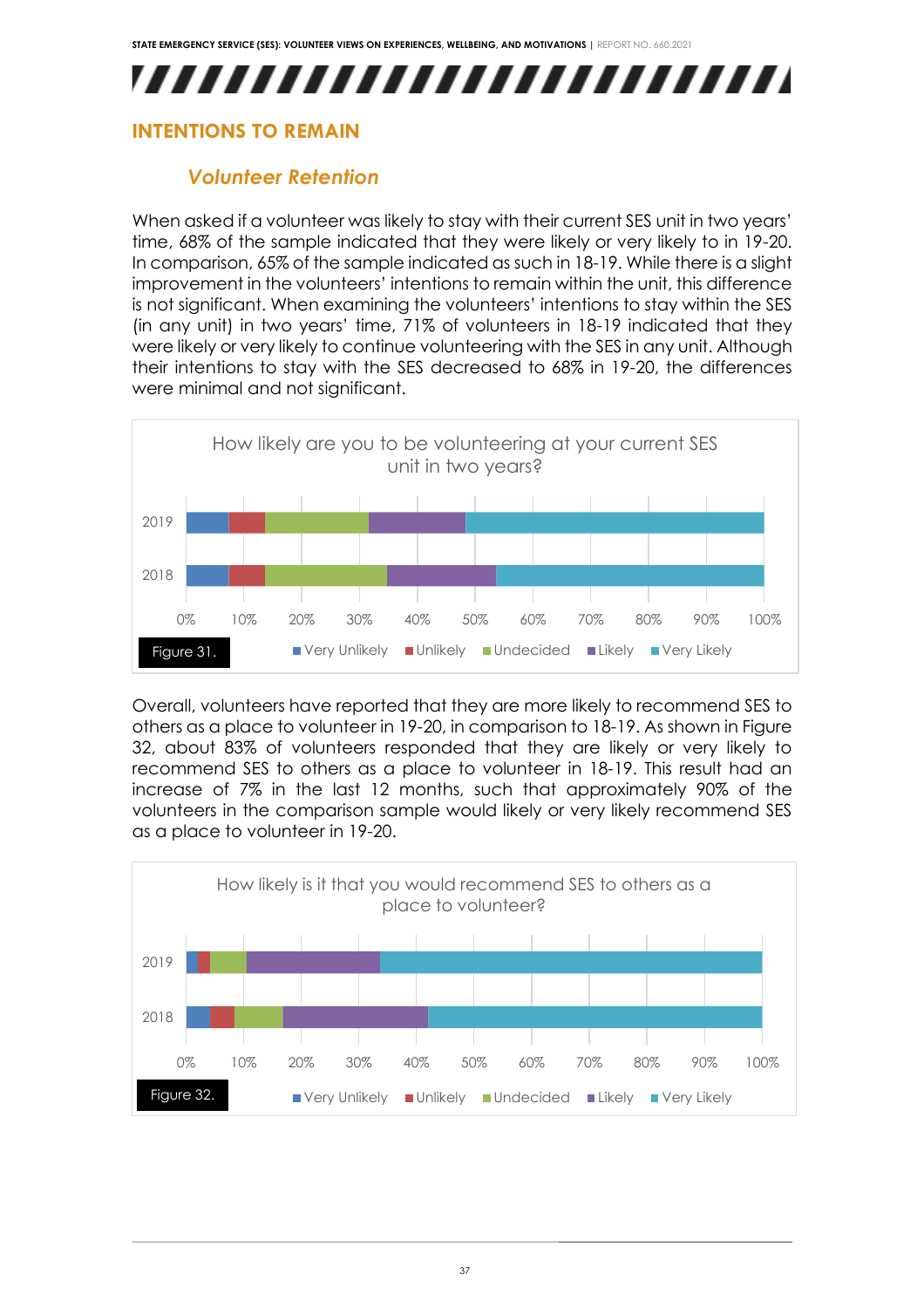## ,,,,,,,,,,,,,,,,,,,,,,,,,,

When comparing how frequently volunteers think about leaving the SES, it can be noted that overall, in 18-19 and 19-20, about 80% of the participant sample never considered leaving or considered it at least once in the last 6 months. Although 3% of the 19-20 sample indicated that they have considered leaving the SES on an everyday basis, the overall intentions to remain in the SES is strong and positive.



The volunteers were also asked to pick one out of the four statements below to describe how they feel about volunteering with the SES. Overall, the responses were quite similar across both surveys, with approximately 70% of volunteers indicating that they can and want to stay with the SES. However, 18% of volunteers in 18-19, and 17% of volunteers in 19-20 responded that they want to stay in the SES but may have to leave.

|                     | <b>Stayers</b>                                           |         | <b>Leavers</b>                  |         |
|---------------------|----------------------------------------------------------|---------|---------------------------------|---------|
| <b>Reluctant</b>    | I WANT TO LEAVE the SES but I                            |         | I WANT TO STAY in the SES but I |         |
|                     | feel like I HAVE TO STAY                                 |         | may HAVE TO LEAVE               |         |
|                     | 2018-19                                                  | 2019-20 | 2018-19                         | 2019-20 |
|                     | $7.5\%$                                                  | 5.3%    | 18.3%                           | 17.0%   |
| <b>Enthusiastic</b> | I WANT TO STAY in the SES and I<br>CAN STAY if I want to |         | I WANT TO LEAVE the SES and I   |         |
|                     |                                                          |         | CAN LEAVE if I want to          |         |
|                     | 2018-19                                                  | 2019-20 | 2018-19                         | 2019-20 |
|                     | 71.0%                                                    | 74.5%   | 3.2%                            | 3.2%    |

Table 10*. Statements describing how volunteers feel about volunteering with the SES in 2018- 19 and 2019-20.*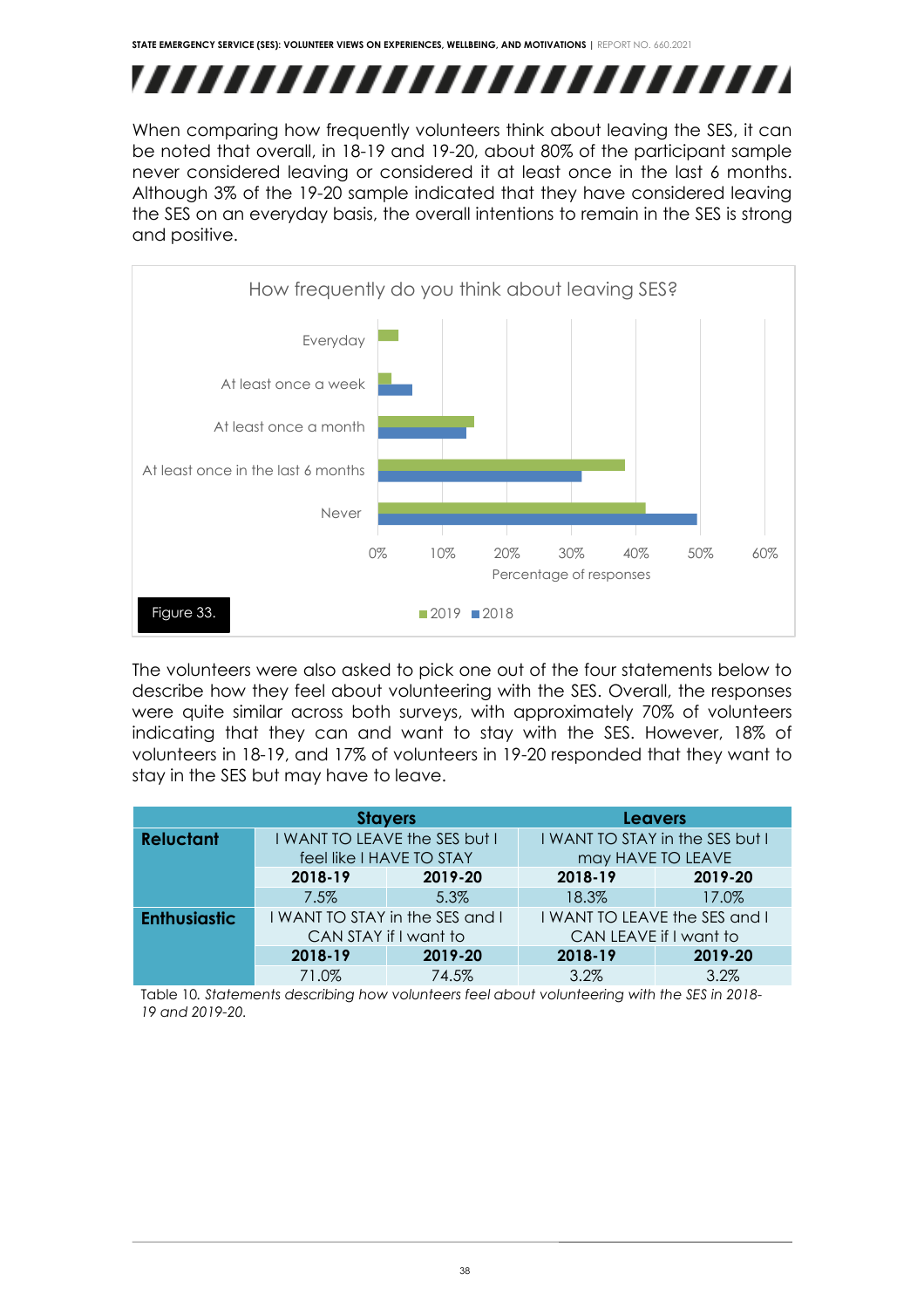## ,,,,,,,,,,,,,,,,,,,,,,,,,

## <span id="page-39-0"></span>**KEY IMPLICATIONS**

Based on the CAT 19-20 survey analyses, we will first identify several key comparisons between cohorts, followed by key potential implications that are relevant to the current state of SES volunteering in WA.

Firstly, we looked at key cohort differences in the CAT 19-20 survey:

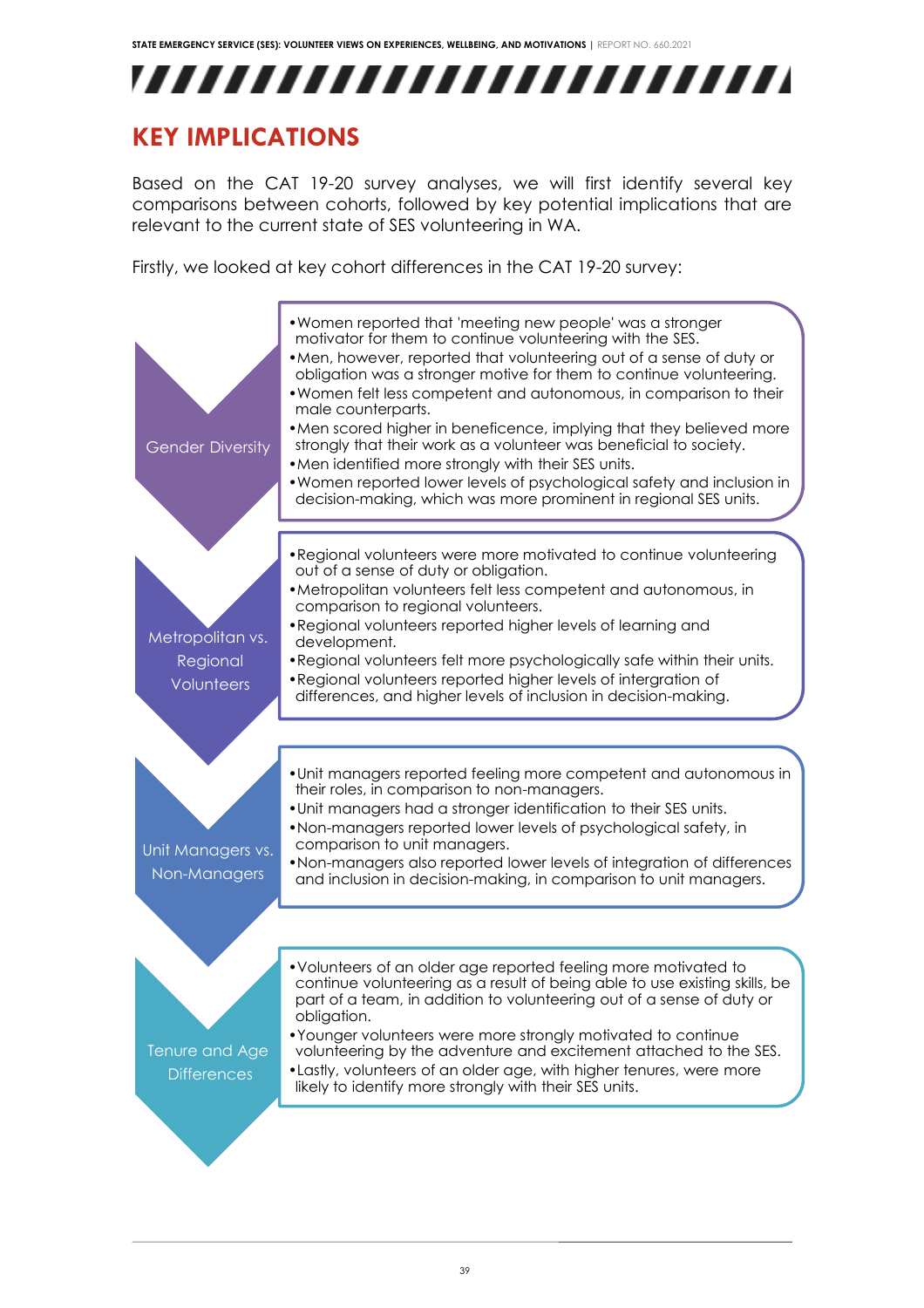# ,,,,,,,,,,,,,,,,,,,,,,,,,,

Examining the SES volunteering experience in 19-20, we will now outline several key areas of strength and key opportunities to improve, with recommended strategies.

#### **Key Areas of Strength**

- •Volunteers generally indicated that they are learning and developing in their roles. Continue this by providing volunteers with skill-building and learning opportunities that will aid volunteers in their personal and professional development. If feasible, volunteers should be consulted individually as to what skills they would like to learn and develop in their roles.
- •Volunteers overall felt valued and respected for the differences they bring into their units. An inclusive climate is critical to volunteer retention; thus, leaders and volunteers should work together to create an environment that incorporates and celebrates the individual differences between volunteers (e.g., asking volunteers what skills they would like to contribute to the unit).
- •Leaders were generally viewed by their volunteers as behaving positively both during and outside of call-outs. Continue to encourage leaders to be both considerate and effective at initiating task responsibilities and expectations in order to help support volunteers on call-outs and with the day-to-day activities.
- •Volunteers also indicated that they had strong social support from their team members who are non-leaders. As team support is also essential to volunteer retention, it is important that team members be encouraged to help and support one another (e.g., discussing volunteering-related problems, and looking out for one another).

#### **Key Opportunities to Improve**

- •For future recruitment; target recruitment messages to specific groups based on their different motivations to stay, consider promoting learning opportunities that the SES offers, and explore ways to recruit new members via recommendations from current SES members.
- •Improve and facilitate activities that provide volunteers with a stronger sense of autonomy (e.g., allowing volunteers to assign themselves a non-operational task that would contribute to the unit, and allow them to be creative in their task approach).
- •Instill a stronger sense of volunteer identification with DFES. This can be done in the early stages of the volunteers' onboarding or socialisation process.
- •Increase the vitality of volunteers, such that their volunteering role becomes more of a source of energy for them. Feeling socially connected and competent is associated with volunteers feeling energetic about their role, thus, activities that encourage skill and confidence-building, in addition to team bonding, will help volunteers feel more energetic about their role.
- •Improve psychological safety for women and volunteers who are nonmanagers. This can be achieved by fostering an environment in which volunteers feel like it is safe for them to speak up about issues within the unit. Leaders and fellow volunteers should also be encouraged to be considerate of the opinions and views of others.
- •Increase inclusivity of volunteers in decision-making processes occuring within the unit (e.g., through focus groups).
- •Woman and non-managers should be involved in activities to specifically target how autonomous and competent they feel. Assigning them with a mentor to help support their training, and allowing them the freedom to engage in nonoperational tasks of their choosing will help mitigate these issues.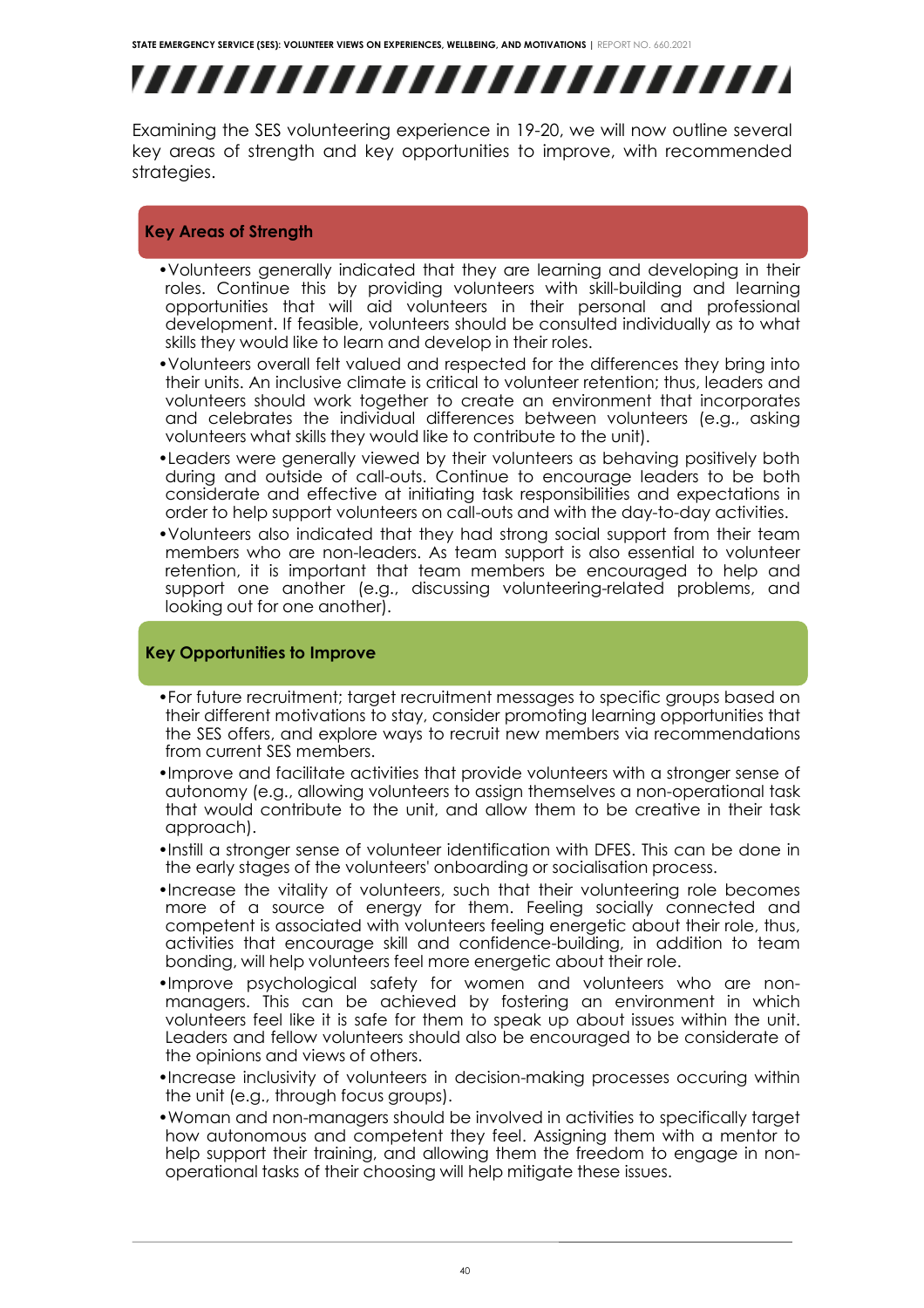## ,,,,,,,,,,,,,,,,,,,,,,,,,

### **KEY DIFFERENCES BETWEEN 2018-19 AND 2019-20**

Lastly, we compared the results of the CAT surveys from both 18-19 and 19-20. We identified key areas that were maintained, improved, and key areas that still require attention and development in future years.

| <b>Key Areas that were</b><br><b>Maintained</b> | • Overall, volunteers reported that they felt<br>as competent and connected with other<br>volunteers in the SES in 19-20 as they did in<br>$18-19.$<br>• Volunteers also identified just as strongly<br>with their volunteering role and with their<br>SES units in 19-20 as they did in 18-19.<br>• Volunteers had high levels of role<br>satisfaction across both surveys.<br>• Leader behaviours were generally rated<br>as being rather positive during and outside<br>of call-outs.<br>• Volunteers also rated that they believed<br>their differences were rather valued and<br>respected by other volunteers in their unit. |
|-------------------------------------------------|------------------------------------------------------------------------------------------------------------------------------------------------------------------------------------------------------------------------------------------------------------------------------------------------------------------------------------------------------------------------------------------------------------------------------------------------------------------------------------------------------------------------------------------------------------------------------------------------------------------------------------|
| <b>Key Areas that</b><br><b>Improved</b>        | • Volunteers indicated that they continued<br>volunteering in 19-20 than in 18-19 more so<br>due to their reputation as an emergency<br>volunteer, in addition to them being more<br>able to learn new skills, use existing skills,<br>and meet new people.<br>• Volunteers reported that they identified<br>more strongly with DFES in 19-20 than in 18-<br>19.<br>• Volunteers also reported that they felt like<br>they were learning and developing more<br>in 19-20.<br>• Volunteers indicated that they were more<br>likely to recommend SES as a place to<br>volunteer to others in 19-20 than in 18-19.                    |
| <b>Key Opportunities to</b><br>Improve          | •Overall, volunteers indicated low levels of<br>autonomy in 19-20 and 18-19.<br>• Volunteers also reported that did not feel<br>their role to be a source of energy for<br>them.<br>• Volunteers typically had low levels of<br>psychological safety across both surveys.<br>•Inclusion in decision-making processes<br>was also reported to be low, and should<br>be a key area to improve upon.                                                                                                                                                                                                                                  |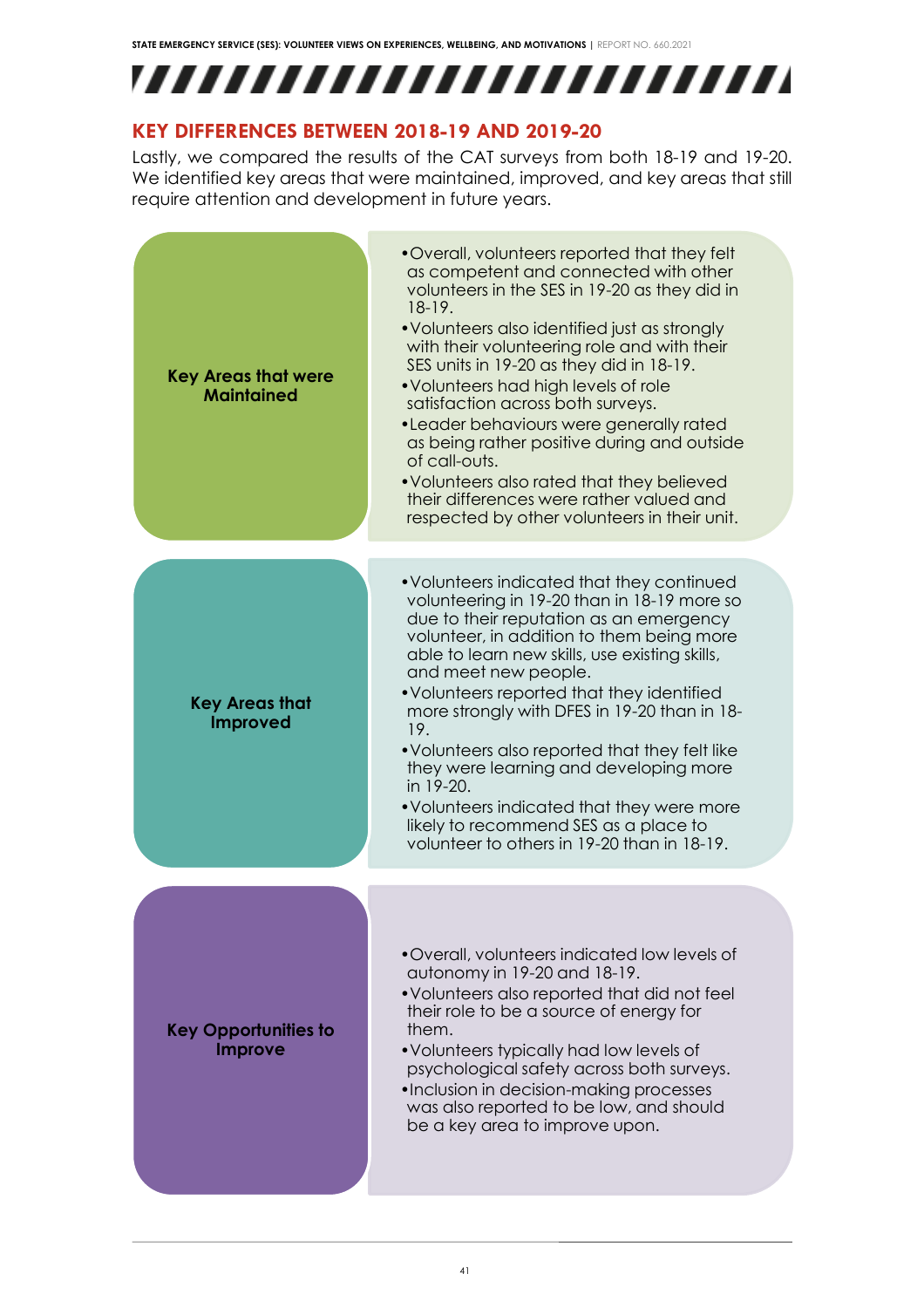## ,,,,,,,,,,,,,,,,,,,,,,,,,

Using some of the strategies recommended on page 40, volunteer leaders, district officers, and organisation managers should strive to improve the key areas indicated in the previous page. In doing so, it is our hope that more volunteers will remain with the SES long-term, which benefits not only the individual units, but also the broader emergency services organisation, as well as the welfare and safety of all WA communities and regions.